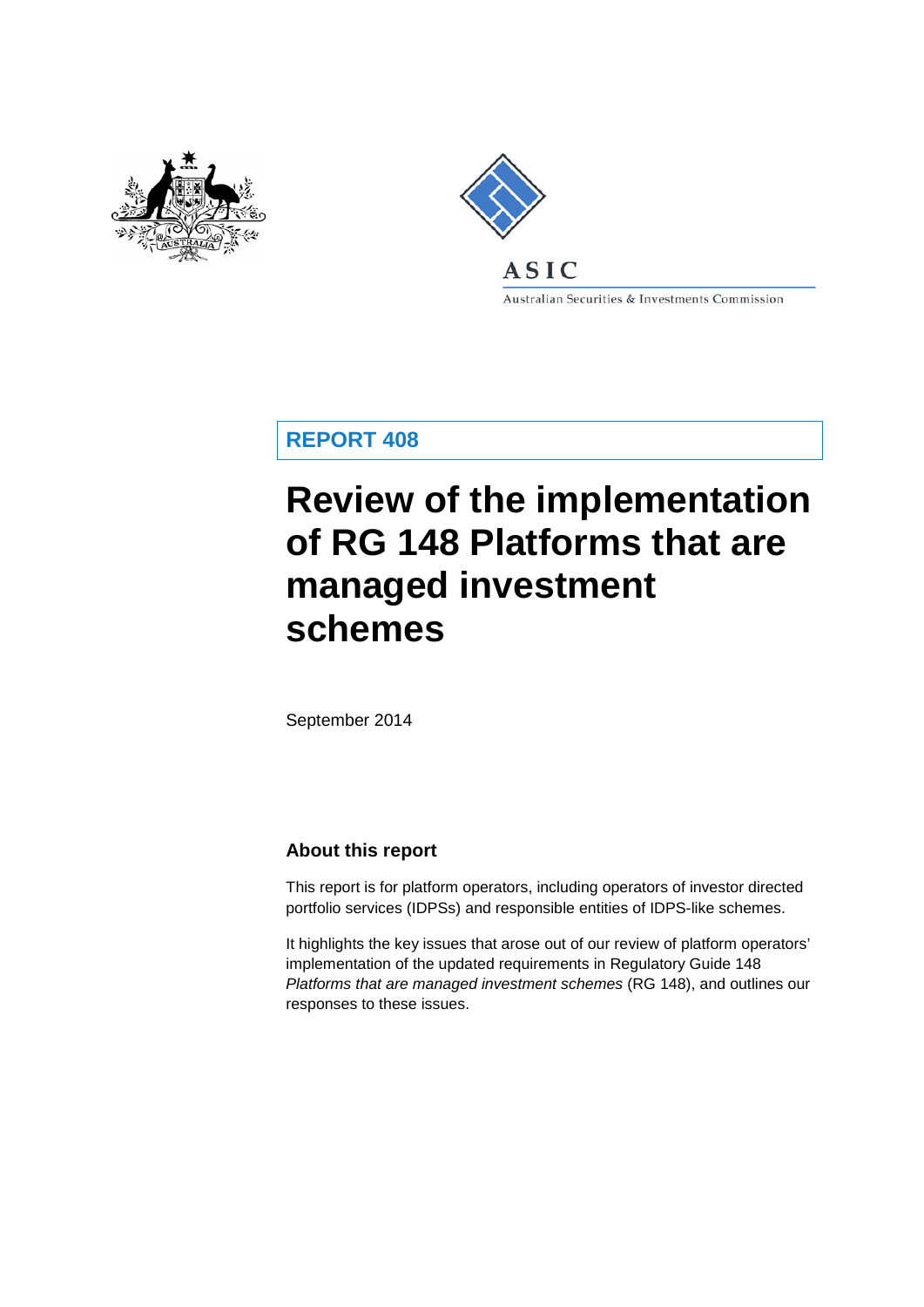#### **About ASIC regulatory documents**

In administering legislation ASIC issues the following types of regulatory documents.

**Consultation papers**: seek feedback from stakeholders on matters ASIC is considering, such as proposed relief or proposed regulatory guidance.

**Regulatory guides**: give guidance to regulated entities by:

- explaining when and how ASIC will exercise specific powers under legislation (primarily the Corporations Act)
- explaining how ASIC interprets the law
- describing the principles underlying ASIC's approach
- giving practical guidance (e.g. describing the steps of a process such as applying for a licence or giving practical examples of how regulated entities may decide to meet their obligations).

**Information sheets**: provide concise guidance on a specific process or compliance issue or an overview of detailed guidance.

**Reports**: describe ASIC compliance or relief activity or the results of a research project.

## **Disclaimer**

This report does not constitute legal advice. We encourage you to seek your own professional advice to find out how the Corporations Act and other applicable laws apply to you, as it is your responsibility to determine your obligations.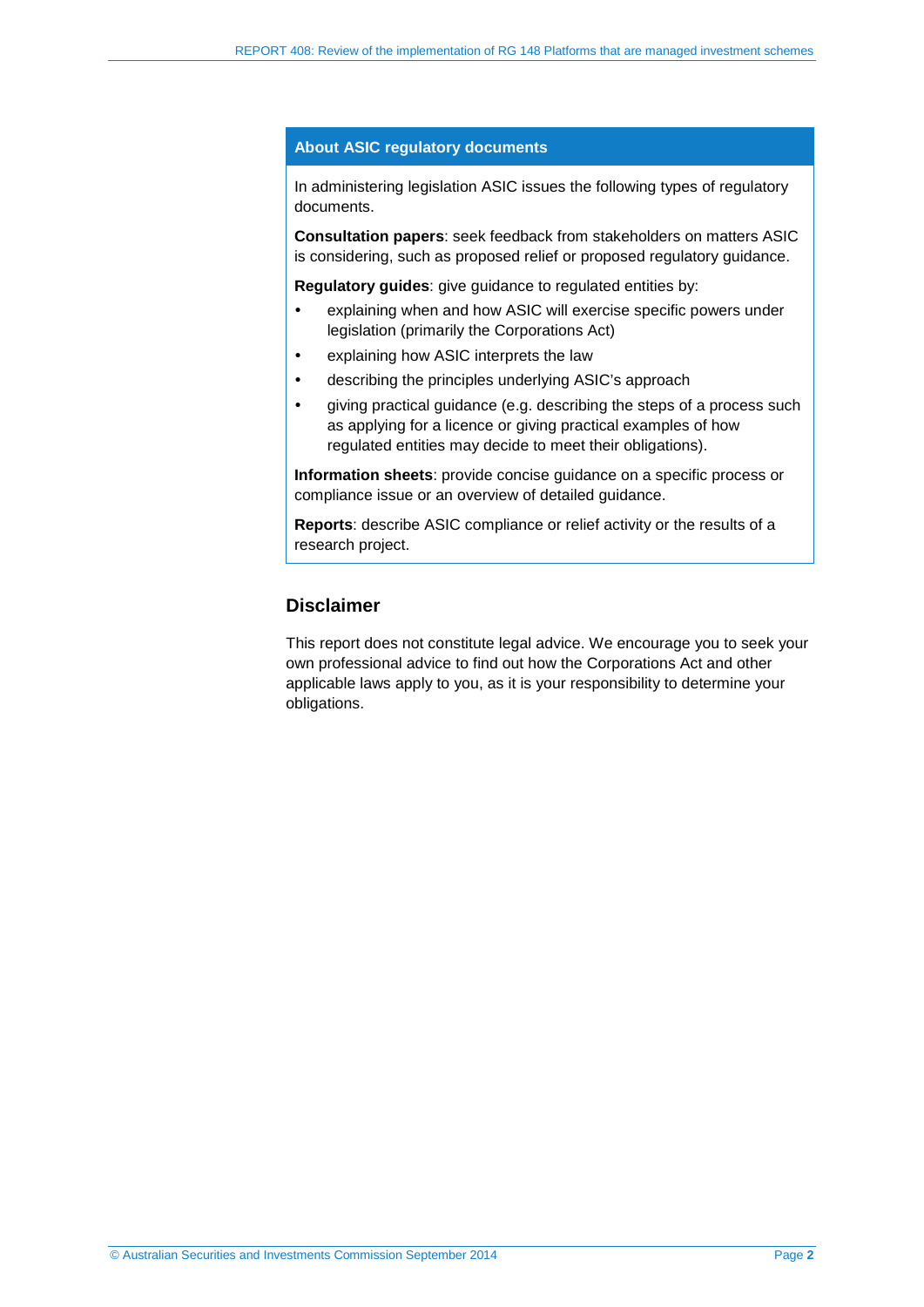## **Contents**

| A |                                                                     |  |
|---|---------------------------------------------------------------------|--|
|   |                                                                     |  |
|   |                                                                     |  |
|   |                                                                     |  |
| в |                                                                     |  |
|   |                                                                     |  |
|   | Corporate structure requirements for IDPS operators14               |  |
|   |                                                                     |  |
|   |                                                                     |  |
|   |                                                                     |  |
|   |                                                                     |  |
|   |                                                                     |  |
| C | Platform operation-obligations and disclosure 22                    |  |
|   |                                                                     |  |
|   |                                                                     |  |
|   | Dispute resolution and access to EDR schemes by platform clients 26 |  |
| D |                                                                     |  |
|   |                                                                     |  |
|   |                                                                     |  |
|   |                                                                     |  |
|   |                                                                     |  |
|   |                                                                     |  |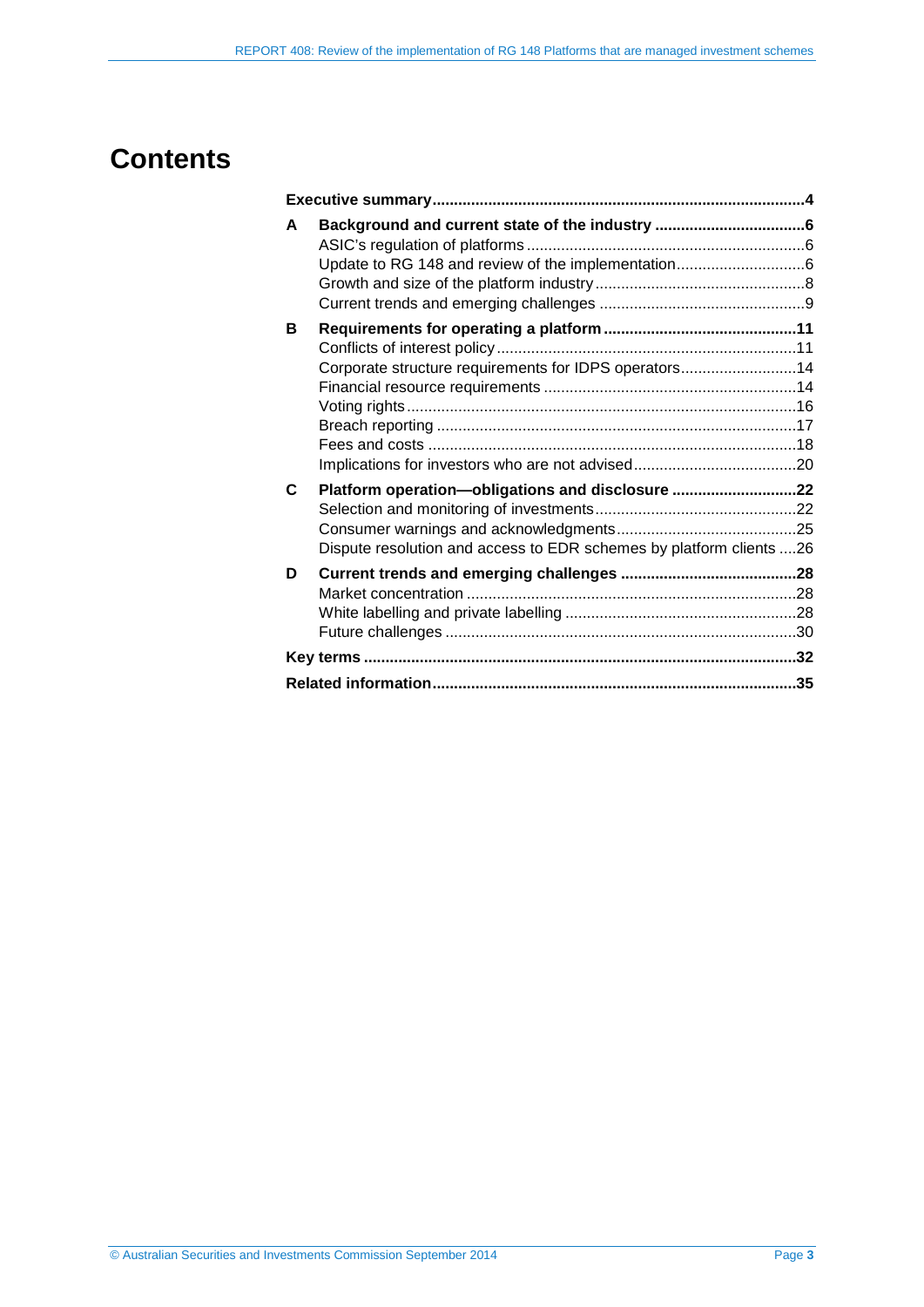## <span id="page-3-0"></span>**Executive summary**

- 1 As a result of our recent update to Regulatory Guide 148 *Platforms that are managed investment schemes* (RG 148), we reviewed 14 platform operators on their the implementation of the new requirements.
- 2 Platform operators have taken good steps to ensure they comply with the updated RG 148 requirements for operating a platform from 1 July 2014. However, some implementation and transitional issues that have been noted as requiring further ASIC monitoring include:
	- (a) conflicts of interest management, particularly in relation to vertically integrated structures;
	- (b) compliance with corporate structure requirements; and
	- (c) practical issues relating to the calculation of fees and costs required in Sch 10 to the Corporations Regulations 2001.
- 3 With the exception of a few platform operators that have spoken to or sought relief from ASIC about specific issues relating to the updated RG 148 requirements, the requirements appear to have been broadly well-received and implemented with little difficulty by the platform industry.
- 4 It was noted that for a number of platform operators their superannuation and non-superannuation offerings sit on identical administration systems with identical investment structures (and sometimes investors will hold both products) but will have different fee disclosure requirements. The Stronger Super fee disclosure requirements for superannuation products differ from that required in Product Disclosure Statements (PDSs) for managed investment products. This makes a comparison of product fees and costs more difficult for investors and increases the regulatory differences between super and non-super products. We will review the fee structure for platforms at a later date, once the Stronger Super fee disclosure regime has been implemented.
- 5 Platform operators did not bring to our attention any significant barriers to the effective implementation of the updated requirements in RG 148. In a number of instances operators noted that they already made the relevant disclosures prior to the publication of the updated RG 148.
- 6 We discussed the following issues with the platform operators we reviewed:
	- (a) inconsistency in the standards applied by platform operators when selecting and monitoring accessible investments on their platforms;
	- (b) consumer warnings about cooling-off rights, withdrawal rights and the effects of being advised or unadvised; and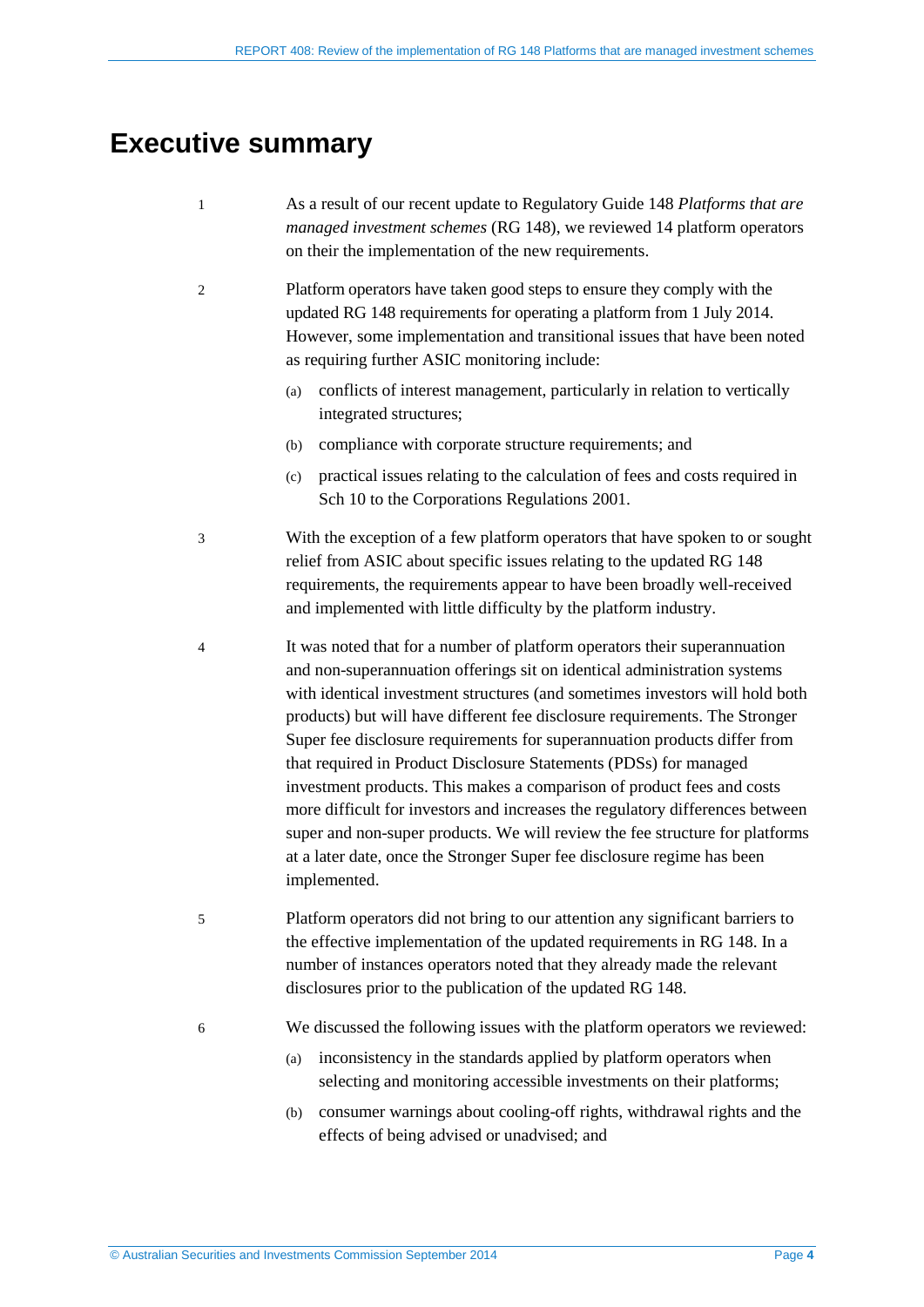- (c) dispute resolution and access to external dispute resolution (EDR) schemes by platform clients.
- <span id="page-4-0"></span>7 Our review indicates that the platform industry should pay particular attention to the following issues:
	- (a) conflicts of interest management—particularly focusing on vertically integrated structures to ensure there is appropriate avoidance, management and disclosure in relation to the conflicts inherent in such structures;
	- (b) breach reporting—to encourage reporting in accordance with s912D (and, where applicable, s601FC(1)(l)) and Regulatory Guide 78 *Breach reporting by AFS licensees* (RG 78), particularly to ensure a greater level of consistency in the methodology used to determine if a breach is 'significant';
	- (c) the implications for unadvised (orphaned) clients on platforms—as this has the potential to be a growing portion of the market, and therefore clear policy and disclosure on the implications of being unadvised is becoming more important;
	- (d) investment governance risk—different standards applied in the selection and ongoing monitoring of investments on the investment menus of investor directed portfolio services (IDPSs), IDPS-like and superannuation platforms, and these may not be understood by consumers; and
	- (e) corporate structure requirements—we have identified a small number of platform operators that may not currently be public companies.
- 8 We will engage with the platform industry on the issues outlined in paragraph [7](#page-4-0) in the next 12 months. We will also consider whether internal dispute resolution (IDR) and EDR obligations should be extended to product issuers who issue their products through platforms.

© Australian Securities and Investments Commission September 2014 Page **5**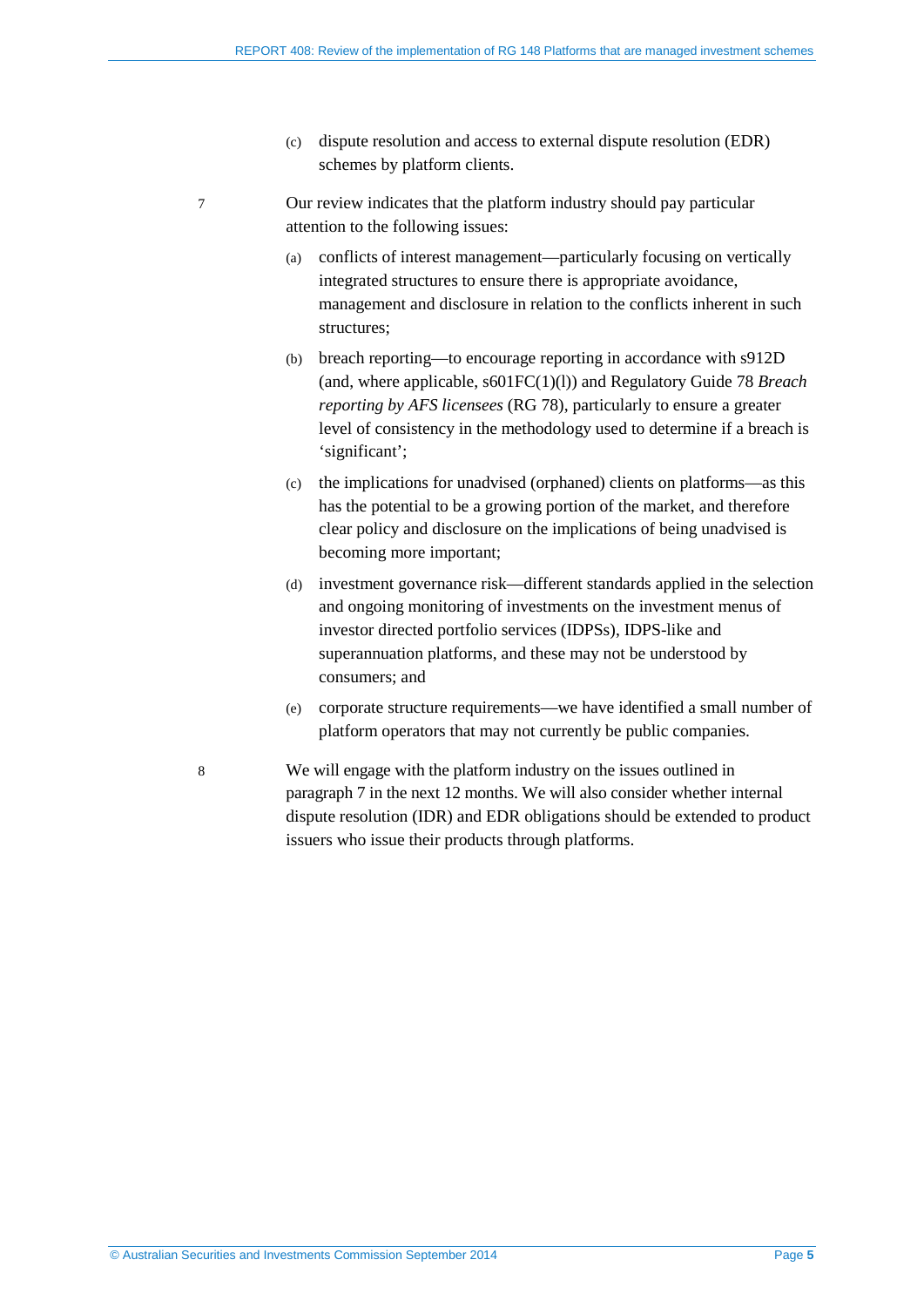## <span id="page-5-0"></span>**A Background and current state of the industry**

#### **Key points**

This section outlines the background to ASIC's regulation of platforms and the growth and size of the platform industry. It also outlines the current trends and emerging challenges raised by platform operators.

## <span id="page-5-1"></span>**ASIC's regulation of platforms**

| 9  | Platforms are used to facilitate the acquisition and holding of assets and<br>enable investors to bundle product features such as custody of assets,<br>execution and consolidated reporting. IDPSs and IDPS-like schemes are<br>types of platforms.                                                                                         |
|----|----------------------------------------------------------------------------------------------------------------------------------------------------------------------------------------------------------------------------------------------------------------------------------------------------------------------------------------------|
| 10 | Commercially, industry and investors generally refer to and understand the<br>term 'platforms' to include IDPSs and IDPS-like schemes. Sometimes the<br>term 'platform' is used interchangeably with a 'wrap', although the notion of<br>a wrap is distinguished from a master trust, where the assets are held on trust<br>for the members. |
| 11 | ASIC regards platforms as a financial product under the Corporations Act<br>2001 (Corporations Act), and the financial product advice provisions of the<br>Corporations Act apply where advice is given about investment via a<br>platform.                                                                                                  |
| 12 | From 1 July 2013, all platform operators and related entities were required to<br>comply with the obligations set out in the Corporations Amendment (Future<br>of Financial Advice) Act 2012 and the Corporations Amendment (Further<br>Future of Financial Advice Measures) Act 2012.                                                       |

## <span id="page-5-2"></span>**Update to RG 148 and review of the implementation**

13 Between 2011 and 2013, ASIC conducted a project to ensure that our policy on platforms covered existing and emerging issues in the industry. This culminated in the release of Consultation Paper 176 *Review of ASIC policy on platforms: Update to RG 148* (CP 176) and subsequent update of RG 148 in June 2013.

<u>.</u>

<span id="page-5-3"></span> $<sup>1</sup>$  At the time of writing this report, further FOFA reforms were in the process of being implemented through the Corporations</sup> Amendment (Streamlining Future of Financial Advice) Regulation 2014. We will consider how these reforms may affect our final regulatory approach to platforms after further consultation with industry.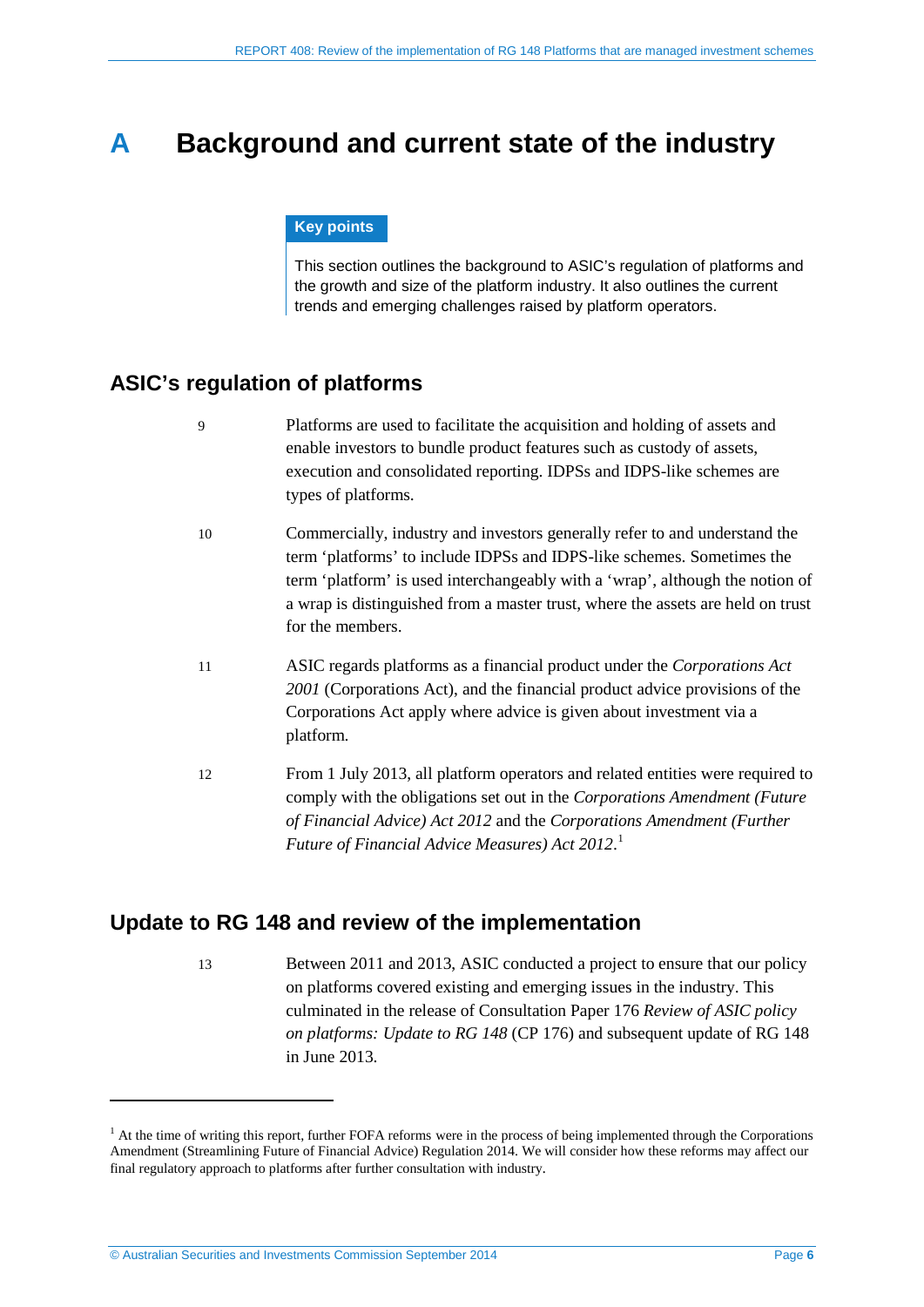- 14 The key aspects that were addressed in the updated guidance were:
	- (a) management of conflicts;
	- (b) corporate structure requirements;
	- (c) financial resource requirements;
	- (d) voting rights;
	- (e) breach reporting;
	- (f) fees and costs;
	- (g) selection of investments;
	- (h) monitoring of investments;
	- (i) consumer warnings and acknowledgments;
	- (j) dispute resolution; and
	- (k) implications for investors who do not opt-in to continuing to receive financial product advice.
- 15 In addition to the updated RG 148, we also released a number of revised class orders:
	- (a) Class Order [CO 13/760] *Financial requirements for responsible entities and operators of investor directed portfolio services*, which modifies the Corporations Act financial requirements for responsible entities and operators of IDPSs;
	- (b) Class Order [CO 13/761] *Financial requirements for custodial or depository service providers*, which modifies the Corporations Act financial requirements for IDPS-like schemes;
	- (c) Class Order [CO 13/762] *Investor directed portfolio services provided through a registered managed investment scheme*, which modifies certain requirements of the Corporations Act in relation to disclosure for IDPS-like schemes;
	- (d) Class Order [CO 13/763] *Investor directed portfolio services*, which modifies certain requirements of the Corporations Act in relation to disclosure and other operational matters for responsible entities and operators of IDPSs; and
	- (e) Class Order [CO 13/797] *Platform operators and trustees of superannuation entities using an agent to deliver a Product Disclosure Statement*, which modifies certain requirements of the Corporations Act in relation to disclosure for trustees of superannuation entities, responsible entities of IDPS-like schemes and operators of IDPSs.
- 16 In the 2013–14 financial year, the IMS team reviewed 14 platform operators on the implementation of the updated requirements in RG 148 and related class orders. Existing platform operators had until 30 June 2014 to comply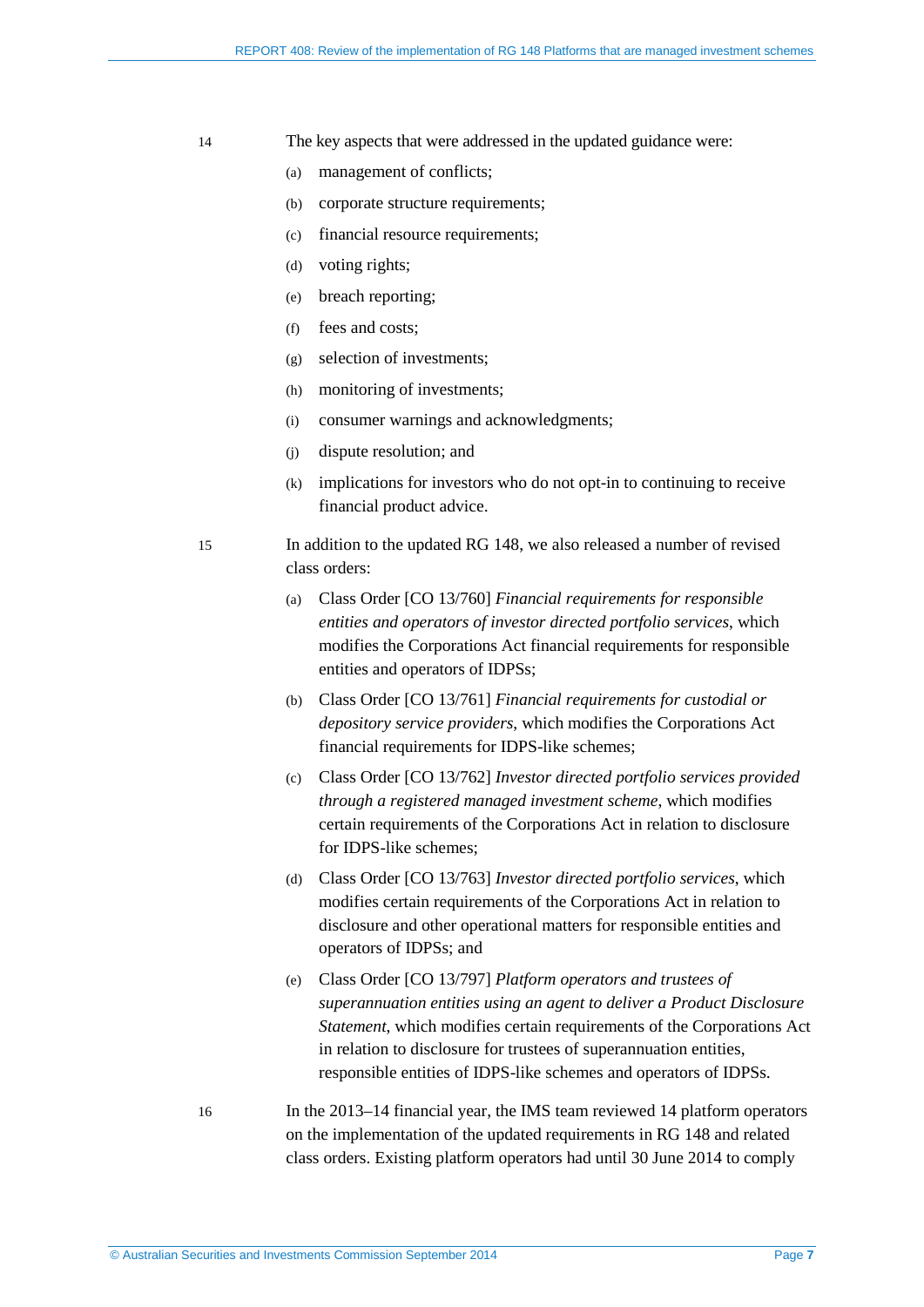with the updated RG 148 and related class orders. Among other issues, this review considered:

- (a) emerging themes or issues arising from stakeholders concerning the implementation of the updated requirements in RG 148; and
- (b) whether IDR and EDR obligations should be extended to issuers of underlying investments.
- 17 We also met with some operators who undertook white labelling arrangements, to seek their views on how some of the broader market issues applied more specifically to their business model.
- 18 We have limited this report to the key issues. This report is not intended to be a comprehensive summary of all responses received as part of our review. It is also not meant to be a detailed report on every question put to respondents.

## <span id="page-7-0"></span>**Growth and size of the platform industry**

19 The platform industry has been growing at a consistent pace over the last few years. Between September 2004 and June 2014, total funds under administration almost doubled (from \$239 billion to \$449 billion), more or less split evenly between superannuation and non-superannuation funds: see [Figure 1](#page-7-1) and [Figure 2.](#page-8-1)

<span id="page-7-1"></span>**Figure 1: Total growth in funds under administration of the platform industry (to 30 June 2014)**



Note: 'Superannuation' includes superannuation wraps and superannuation master trusts, while 'non-superannuation' includes allocated pension master trusts, investment master trusts, investment wraps, pension master trusts, pension wraps and term allocated pension master trusts.

Source: © 2014 Morningstar, Inc. All Rights Reserved. The information contained herein: (1) is proprietary to Morningstar and/or its content providers; (2) may not be copied or distributed; and (3) is not warranted to be accurate, complete or timely. Neither Morningstar nor its content providers are responsible for any damages or losses arising from any use of this information. Past performance is no guarantee of future results.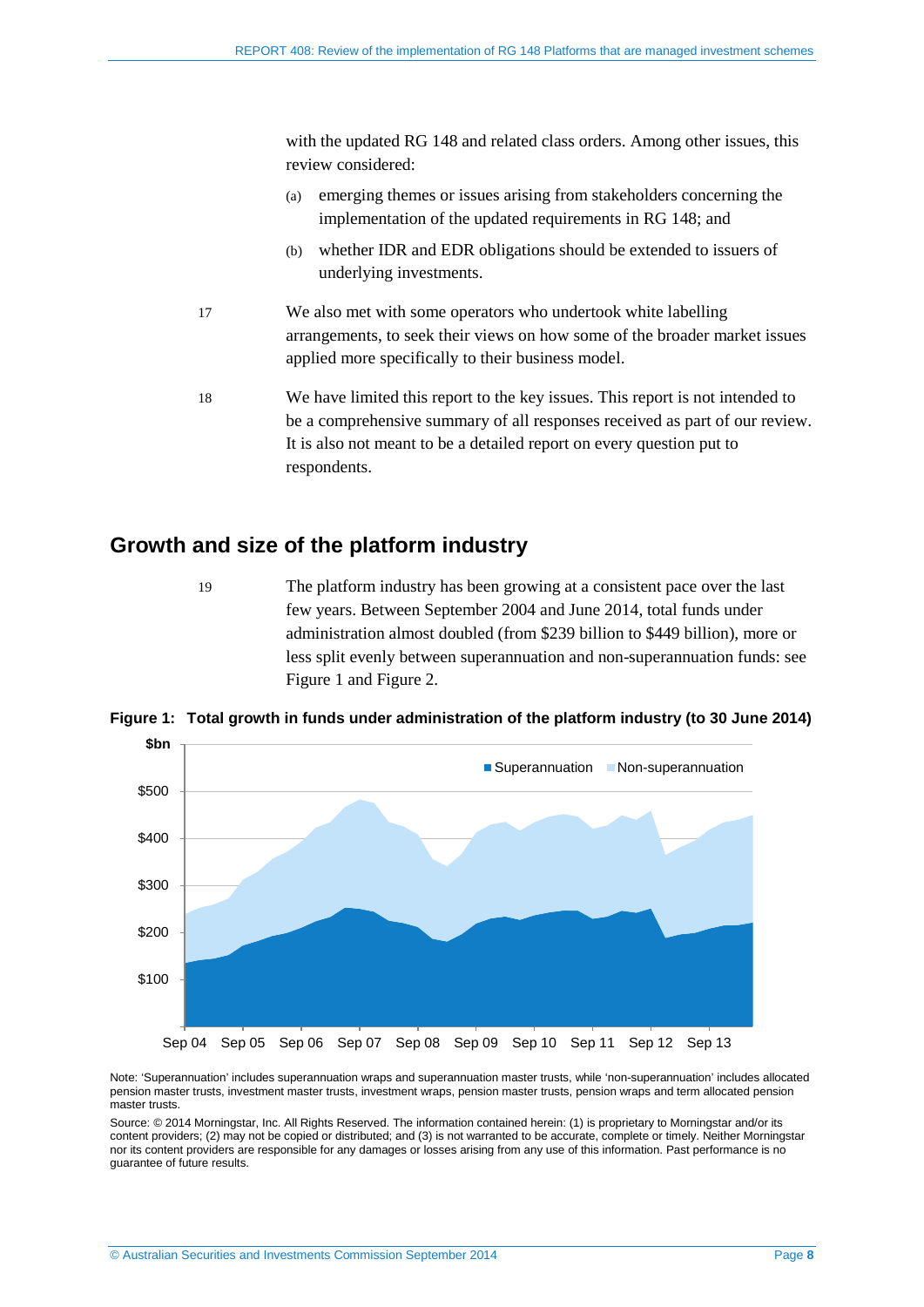20 The fall in funds under administration in 2008 can be attributed to the global financial crisis.

#### <span id="page-8-1"></span>**Figure 2: Breakdown of superannuation and non-superannuation funds by product type (as at 30 June 2014)**



Source: © 2014 Morningstar, Inc. All Rights Reserved. The information contained herein: (1) is proprietary to Morningstar and/or its content providers; (2) may not be copied or distributed; and (3) is not warranted to be accurate, complete or timely. Neither Morningstar nor its content providers are responsible for any damages or losses arising from any use of this information. Past performance is no guarantee of future results.

21 In line with the growth in the self-managed superannuation fund (SMSF) industry, our review found approximately one-third of investments in these platforms came from SMSFs. This is an important development. Often the SMSF industry's investment through platforms is investment in property funds (in particular, those with a residential property focus); however, there is a noticeable trend to invest through platforms into conventional financial assets. The platform operators that we spoke to were aware of the importance of SMSF investments and a number of the operators where tailoring their product offerings to SMSF advisers and SMSF trustees.

## <span id="page-8-0"></span>**Current trends and emerging challenges**

- 22 Platform operators indicate that there is significant change and innovation taking place in the platform industry. This is driven by regulatory changes, increased competition (including from the non-platform industry, such as exchange traded funds and ASX's mFund Settlement Service), and changing consumer expectations.
- 23 Platform operators noted the following trends:
	- (a) The regulatory environment is complex, and regulatory reform is driving structural changes in the industry and investment in compliance.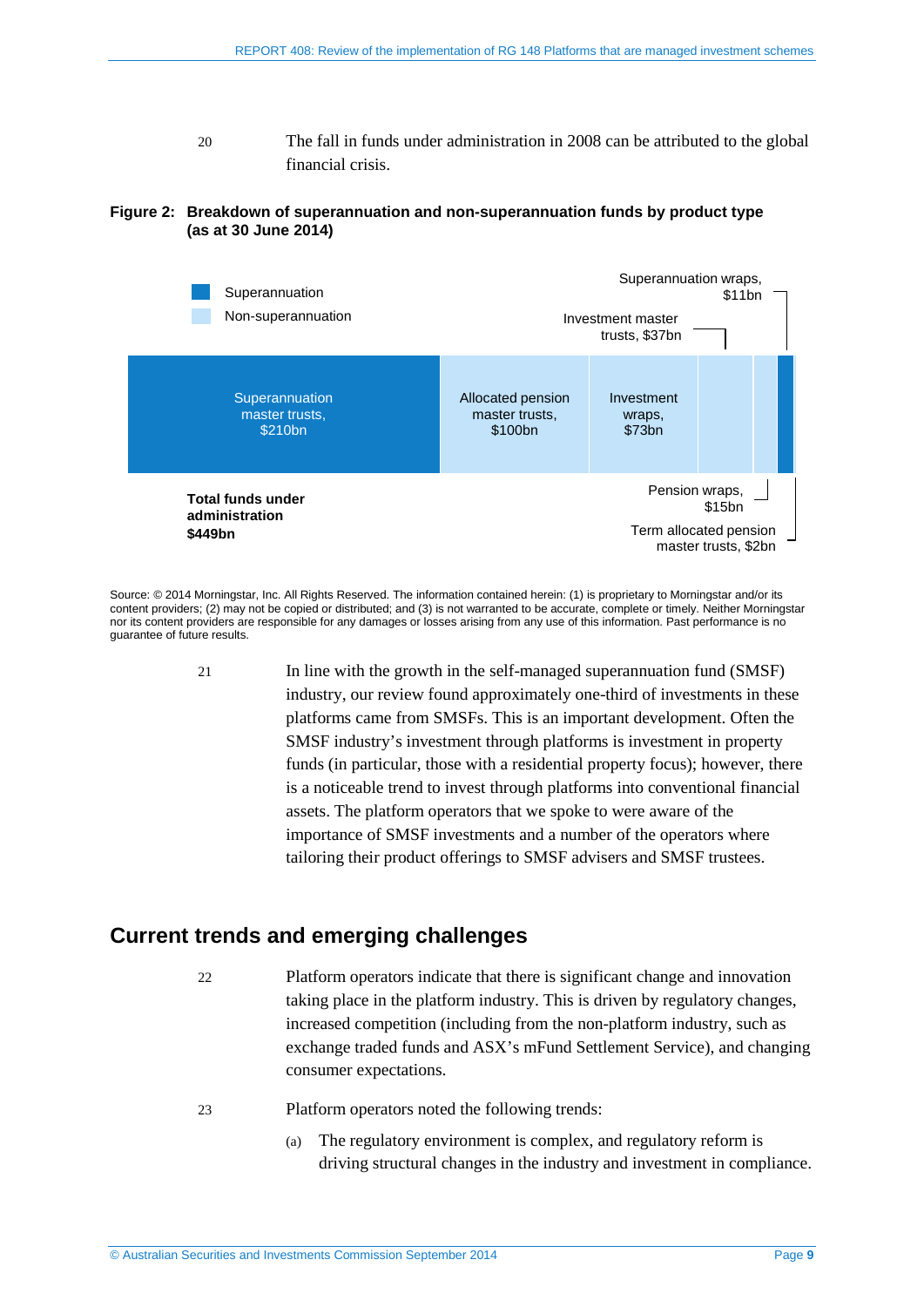- (b) There is a high level of concentration and increasing vertical integration in the platform industry (this issue was also raised by the *Financial System Inquiry: Interim report* (FSI interim report)), which has created competition issues for smaller operators and new entrants, as well as raising some issues around the flow on effects to consumers.
- (c) The number of white labelling and private labelling arrangements have increased.
- (d) Platforms will continue to evolve as advances in technology facilitate greater flexibility and innovation. There is a trend towards more services to end clients, rather than solely to their advisers, as the number of unadvised clients become more common. The traditional value proposition of platforms is changing, and some clients prefer to invest directly into platforms.
- 24 We also discussed the adequacy of compliance measures in place to address issues arising from outsourcing functions in white labelling arrangements.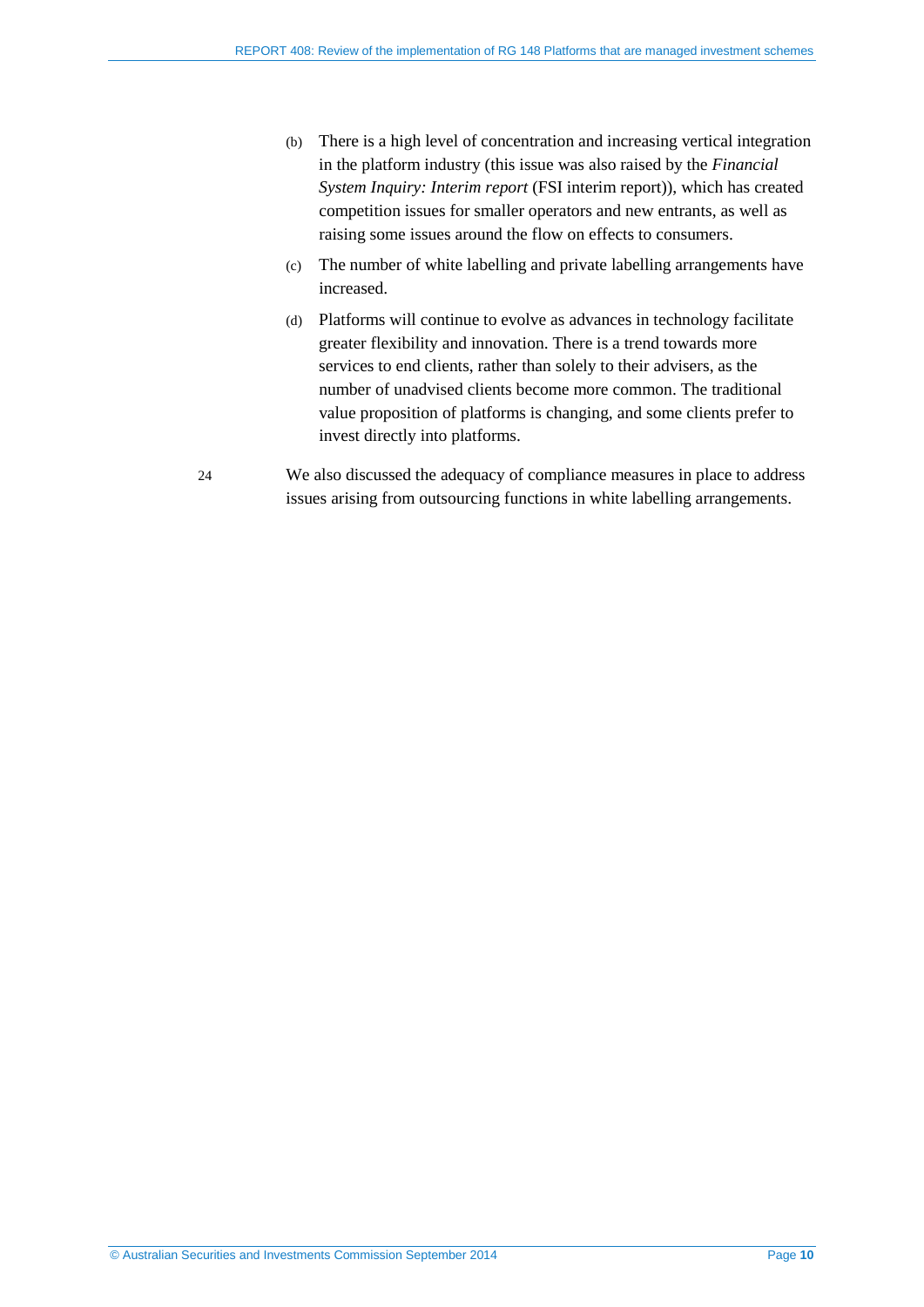## <span id="page-10-0"></span>**B Requirements for operating a platform**

#### **Key points**

This section outlines the key issues addressed in our review of the implementation of the updated RG 148 requirements for operating a platform, and our findings in relation to those issues.

It covers:

- conflicts of interest policies;
- corporate structure requirements for IDPS operators;
- financial resource requirements;
- voting rights;
- breach reporting;
- fees and costs; and
- implications for investors who are not advised.

## <span id="page-10-1"></span>**Conflicts of interest policy**

25 Both CP 176 and the FSI interim report identified that the wealth management industry has undergone considerable consolidation since the 1997 Financial System Inquiry (Wallis Inquiry). Vertical integration is increasing, with the major banks at the forefront of this trend, combining advice, platforms and fund management into single businesses. Other wealth managers have also replicated this strategy to varying degrees.<sup>[2](#page-10-2)</sup>

26 Platform operators typically have associations with other parties in the product distribution chain that may give rise to conflicts of interest. The platform operator's conflicts of interest policy should address how to manage conflicts that arise because of relationships between those in the product distribution chain. Incentives to advisers who recommend in-house products and rebates paid to advice groups also have the potential to influence the choice of financial product recommended to consumers.

27 Platform operators will need to carefully monitor and manage the conflicts of interest of all Australian financial services (AFS) licensees, and their representatives, in the product distribution chain through a combination of internal controls, disclosure and, in some cases, avoidance of the conflicts altogether. This will assist in ensuring that the conflict will not result in a

-

<span id="page-10-2"></span><sup>2</sup> FSI interim report, p. 2-38.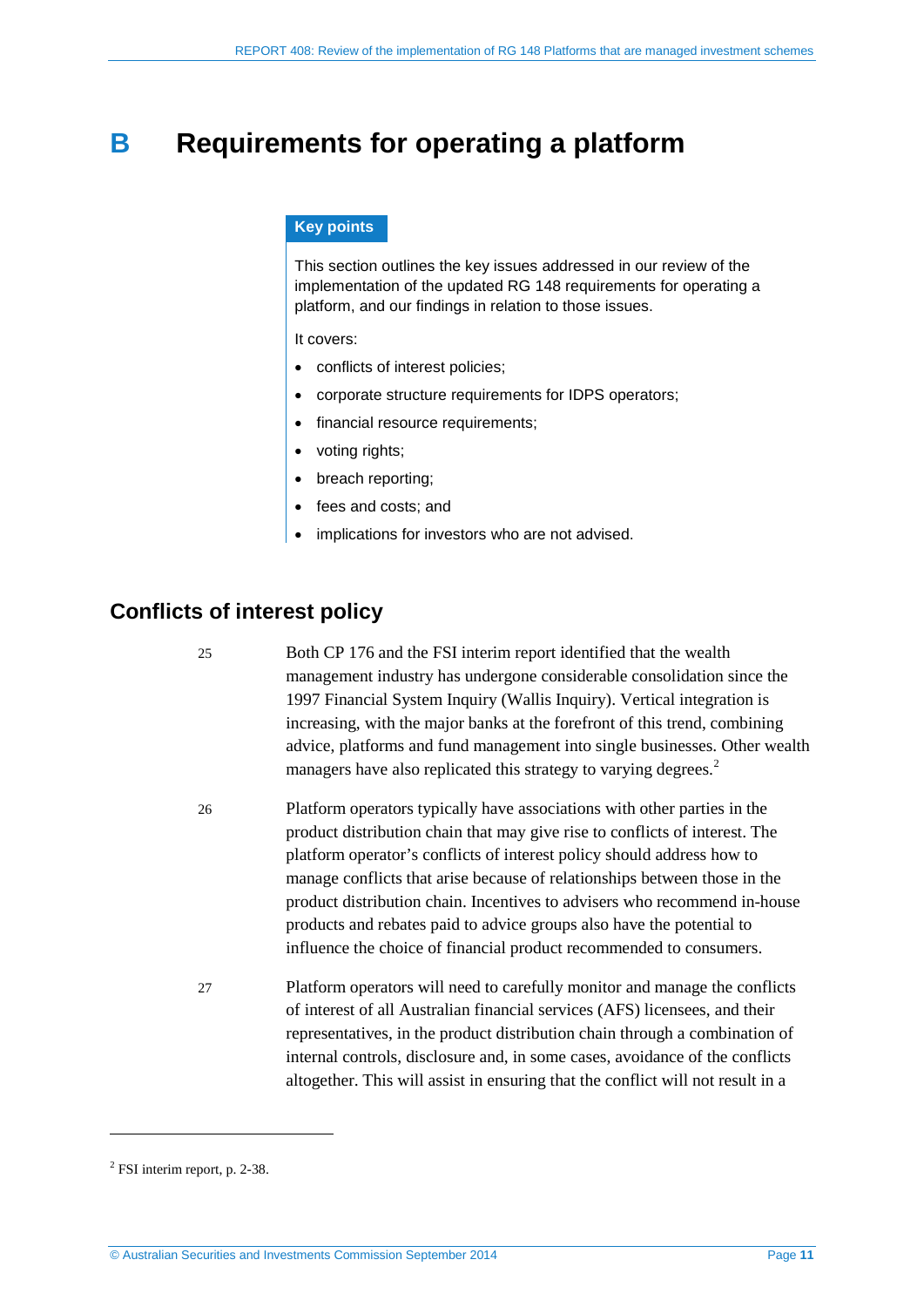failure to meet the licensee's or representative's duties: RG 148.180– RG 148.184.

28 In our view, this issue may warrant further monitoring and consideration and, subject to any further amendments under the proposed Future of Financial Advice (FOFA) reforms (Corporations Amendment (Streamlining Future of Financial Advice) Regulation 2014, currently subject to a motion to disallow), possibly more specific clarification of how we expect these conflicts to be managed.

### **Findings**

- 29 To operate a platform, we require that the platform operator must be a public company and therefore be required to disclose related party relationships. As part of our review, we considered the conflicts of interest policy documents of the 14 platform operators and raised issues relating to conflicts management as part of our discussions with those operators.
- 30 We remain concerned about the quality of the compliance and risk management frameworks established to identify and mitigate the conflicts of interest in vertically integrated structures.
- 31 Some of the platform operators we reviewed applied a high-level global conflicts of interest policy that was not specific to their platforms business, while other operators had in place a global policy that applied across their broader group business structure, but also had specific consideration of how that policy would be applied in the context of the platform environment.
- 32 The better conflicts of interest policies we saw in our review ensured that all new employees and contractors within a business undertook relevant training to understand what would constitute a conflict of interest, and all staff participated in regular compliance training to ensure ongoing engagement with these policies. The policies also addressed conflicted remuneration arising from relationships between those in the product distribution chain, and how to manage them.

#### **Good governance practices**

- 33 We consider it a useful approach for platform operators to have an overarching policy, which is easy to understand and follow, combined with some specific consideration of issues particularly relevant to the various functions and products contained within the platform business.
- 34 We expect all platform operators' conflicts of interest policies to address (at a minimum) how:
	- (a) decisions about the investment menu for the platform are made and the potential for any conflicts to arise and affect decision making, including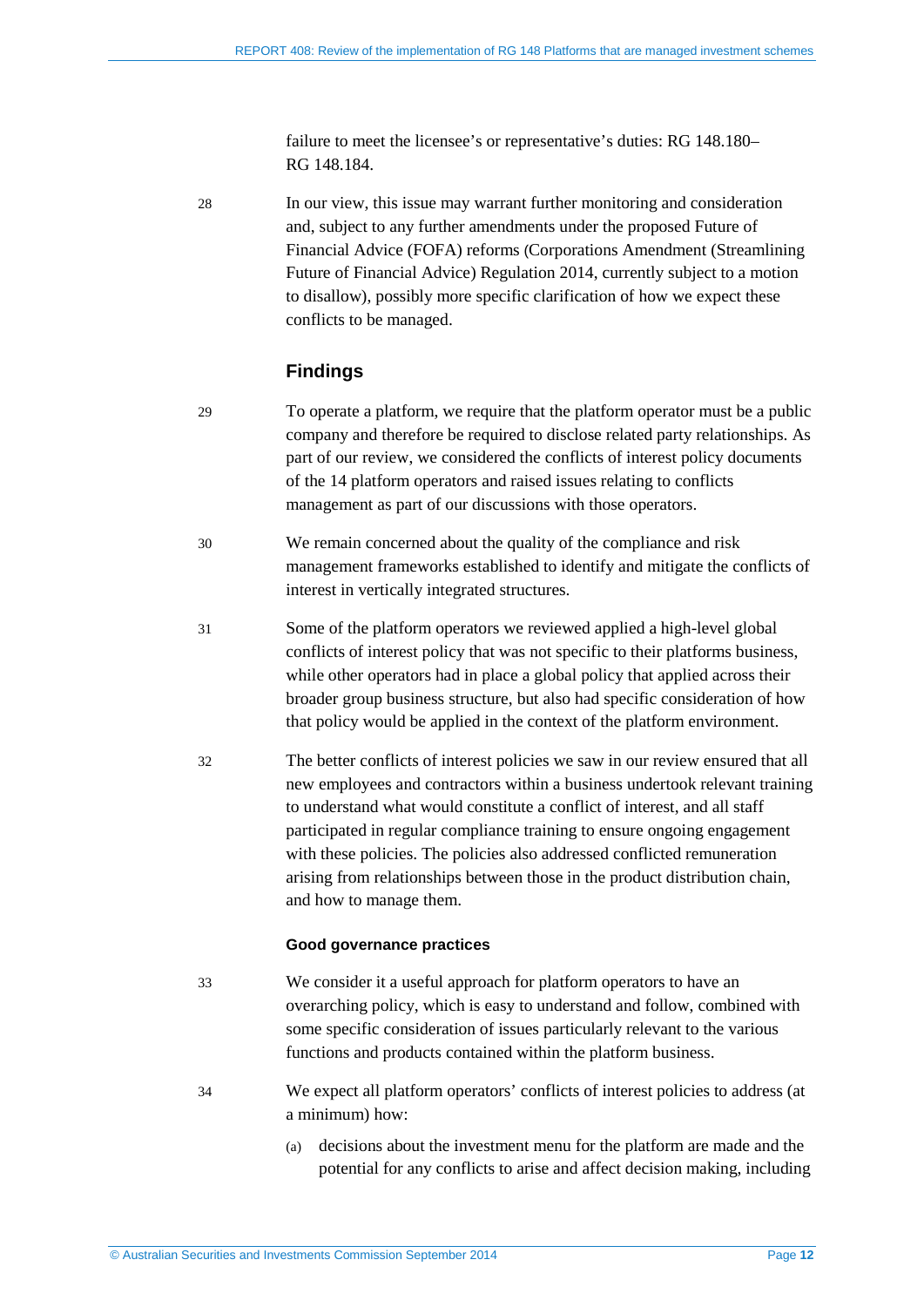what processes and procedures are in place to assist platform operators to manage conflicts of interest obligations in the selection process––for example, use and composition of investment committees and administrative or technological limitations that may affect the breadth of investment options available on the platform; and

- (b) to manage conflicts of interest that arise because of relationships between those in the product distribution chain, including whether an independent assessment is conducted when the platform operator selects investments (RG 148.37).
- 35 In RG 148.36, we state our expectation that a platform operator should take into account Regulatory Guide 181 *Licensing: Managing conflicts of interest* (RG 181), including having in place a comprehensive conflicts of interest policy that contains appropriate measures to identify, document and manage conflicts, and following that policy in the running of its business (e.g. disclosure of the conflict in the IDPS Guide or PDS (as relevant), where appropriate). The policy should be adequate to give confidence that a conflict will not cause the platform operator to breach its duties.
- 36 Platform operators should ensure they foster a culture in which staff are encouraged and supported to voice any concerns with the relevant management or compliance function. There should be a clear understanding of the circumstances that could give rise to a conflict of interest and methods by which conflicts are identified, and a consistent approach to ensuring that all conflicts are disclosed, managed or avoided to ensure optimal outcomes for consumers.
- 37 We noted that a number of the platform operators we reviewed are subject to more specific conflicts of interest management requirements, set out by Australian Prudential Regulation Authority (APRA) in Prudential Standard SPS 521 *Conflicts of interest* (which applies to registrable superannuation entities (RSEs)), and that these operators chose to apply this level of scrutiny and management to their entire conflicts of interest management regime. The board of an RSE licensee is ultimately responsible for instituting a conflicts of interest management framework that is appropriate to the size, business mix and complexity of the RSE licensee's business operations, and that applies to the entirety of its business operations.
- 38 We consider that one conflicts of interest policy could address the requirements of SPS 521 and RG 181; however, we would expect a dualregulated entity to appropriately address in a single policy any differences in the provisions and scope of SPS 521 and RG 181 so that all the requirements of RG 181 are also met.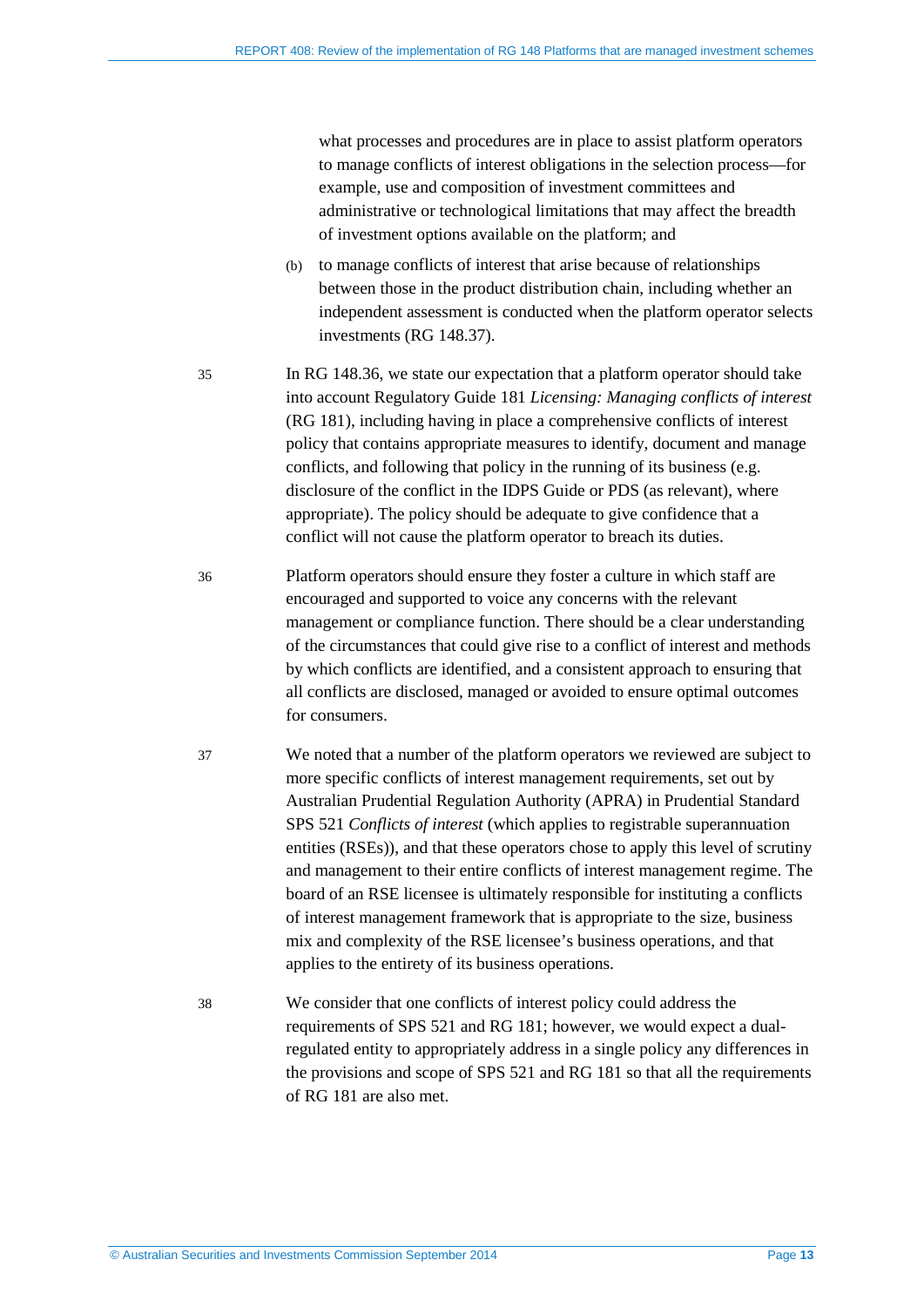## <span id="page-13-0"></span>**Corporate structure requirements for IDPS operators**

39 Prior to 1 July 2014, we did not require IDPS operators to be a public company. From 1 July 2014, all existing IDPS operators that are a proprietary company must be a public company: [CO 13/763]. A similar provision, applicable to responsible entities of IDPS-like schemes, is set out in s601FA of Corporations Act. The requirement ensures that IDPS operators have suitable operating structures to conduct their financial services business. A public company structure provides increased financial accountability as well as disclosure requirements about any related party transactions. This promotes greater transparency with clients and enhances confidence in the platform industry.

## **Findings**

- 40 While many participants already satisfied this requirement within their existing structures, we are aware of several IDPS operators that do not currently meet this requirement.
- 41 A relief application was received in the first half of 2014 from a registered foreign company that is an Australian authorised deposit-taking institution (ADI) and the operator of an IDPS. This entity noted that it already complied with the additional public company financial and disclosure requirements and sought relief from the requirement to be a public company. This relief was granted on the basis that this entity's circumstances did not circumvent the policy rationale behind this change in RG 148 and that capturing entities of this nature was an unintended consequence of the change.
- 42 A further application has been received from another private company that is the operator of an IDPS and is a subsidiary of a larger corporate group including an Australian ADI. This matter is under consideration by ASIC. In the course of our inquiries we have identified approximately 24 private companies that currently have an AFS licence authorisation to operate an IDPS. While it appears that the majority of these companies are not currently operating an IDPS, there has been further engagement with these entities to ensure compliance with [CO 13/763].

## <span id="page-13-1"></span>**Financial resource requirements**

43 The updated RG 148 requires that IDPS operators meet the same financial resource requirements as set out in Appendix 3 of Regulatory Guide 166 *Licensing: Financial requirements* (RG 166).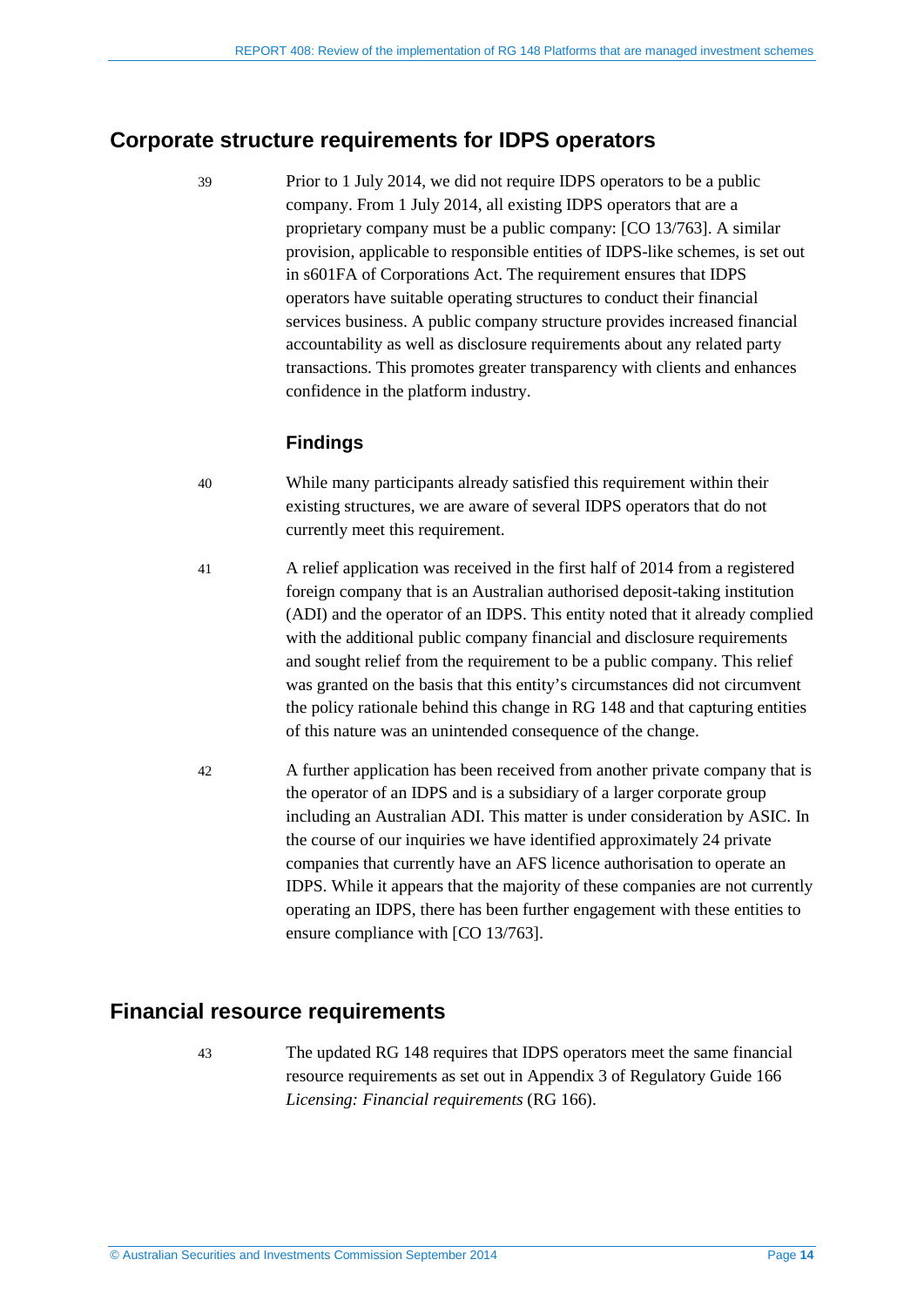## **Findings**

| 44 | Our review noted that for a number of platform operators this amendment<br>had no practical impact, as these operators already complied with the<br>financial resource requirements applicable to APRA-regulated entities.<br>While these platform operators were not directly impacted by the change, we<br>note that they were universally supportive of the additional requirement on<br>non-APRA regulated entities as a means of ensuring those entities had<br>sufficient financial resources to conduct their financial services business. |  |
|----|---------------------------------------------------------------------------------------------------------------------------------------------------------------------------------------------------------------------------------------------------------------------------------------------------------------------------------------------------------------------------------------------------------------------------------------------------------------------------------------------------------------------------------------------------|--|
| 45 | For platform operators that are not currently regulated by APRA, while<br>stating that they were able to meet the new financial requirements, the<br>responses indicated that they felt there were other ways to address the risks<br>we identified without resorting to financial resource requirements.                                                                                                                                                                                                                                         |  |
| 46 | Another issue raised was that the requirements appeared to impose a<br>disproportionate level of capital protection requirements on smaller players<br>in the market when considering the net tangible assets (NTA) required as a<br>proportion of fund size, and that these funds were consequently diverted<br>from platform development.                                                                                                                                                                                                       |  |
| 47 | We consider that there are advantages in having financial resource<br>requirements to ensure that IDPS operators have:<br>sufficient financial resources to conduct their financial services business<br>(a)<br>in compliance with the Corporations Act;<br>a financial buffer that decreases the risk of a disorderly or non-<br>(b)<br>compliant wind-up if the licensee fails; and<br>incentives to comply with the Corporations Act through risk of financial<br>(c)<br>loss (see RG 166.3).                                                  |  |
| 48 | In the course of our discussions, it was noted by some platform operators<br>that clarification might be required in RG 148 around whether it was<br>necessary for a platform operator to comply with the NTA test set out in<br>RG 166 if there was a custodian in place that was also meeting the NTA<br>requirements. It was noted by some entities that they felt this was<br>unnecessary duplication of the policy imperative driving this requirement.                                                                                      |  |
| 49 | We consider that greater clarity in RG 148 may be beneficial to industry to<br>better understand the NTA requirements that need to be met if the IDPS<br>operator also performs custodial functions. RG 166.251 provides guidance<br>on this issue and that the additional NTA requirements must be met if they<br>perform custodial functions as an IDPS operator.                                                                                                                                                                               |  |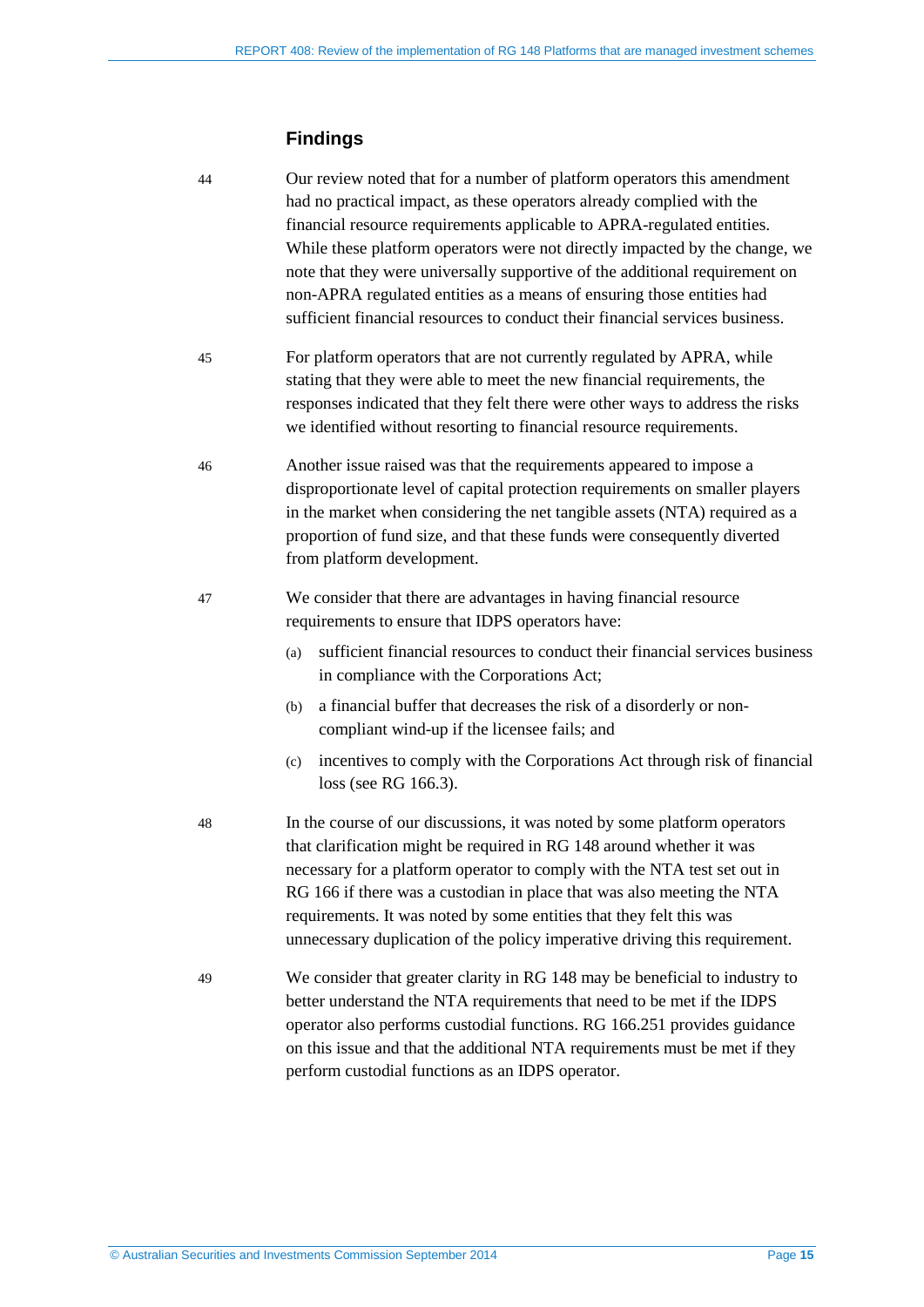50 We consider that these requirements are necessary, as restricting poorly capitalised entities from providing asset holding services presents a benefit to the community.<sup>[3](#page-15-1)</sup>

## <span id="page-15-0"></span>**Voting rights**

- 51 The updated RG 148 requires platform operator to have in place a voting policy that includes information about its voting practices on company and scheme resolutions and other corporate actions. This policy must be disclosed in the IDPS Guide or PDS (as relevant).
- 52 If a platform operator's voting policy does not allow voting by investors in certain circumstances, or altogether, the operator must make clear and prominent disclosure in the IDPS Guide or PDS that voting rights are not available when investing through the platform.

## **Findings**

- 53 A large number of the platform operators we reviewed have taken the position that they will not offer the ability for investors to participate in voting on company or scheme resolutions. Platform operators that do offer the option for investors to advise them of their instructions in relation to voting sometimes reserve the right not to act on those instructions. Generally, information is disseminated and instructions received via the adviser, with some platforms having an interface that allows the investor to provide instructions directly.
- 54 We are aware of some platform operators acting on financial advice groups' instructions where those instructions might reflect the financial advice groups' voting intention rather than their clients'. We consider this to be a problematic practice and may breach the conflicts of interest obligations. Advice given by a dealer group or its representatives about using a platform (including whether an investor should participate in voting on company or scheme resolutions and what decision they should make) needs to be prioritised in the interests of the client if there is a conflict between the client's interests and the interests of the advice provider: see s961J and RG 148.179.
- 55 In all cases platform operators appear to be providing investors with disclosure regarding the approach they take, or they have noted that they are in the process of updating the relevant disclosure documents to make it clear

<u>.</u>

<span id="page-15-1"></span><sup>3</sup> ASIC, *Financial requirements for custodial or depository service providers*, Regulation Impact Statement, June 2013, paragraph 217[, www.asic.gov.au/asic/pdflib.nsf/LookupByFileName/ris-rg166-published-28-June-2013.pdf/\\$file/ris-rg166](http://www.asic.gov.au/asic/pdflib.nsf/LookupByFileName/ris-rg166-published-28-June-2013.pdf/$file/ris-rg166-published-28-June-2013.pdf) [published-28-June-2013.pdf.](http://www.asic.gov.au/asic/pdflib.nsf/LookupByFileName/ris-rg166-published-28-June-2013.pdf/$file/ris-rg166-published-28-June-2013.pdf)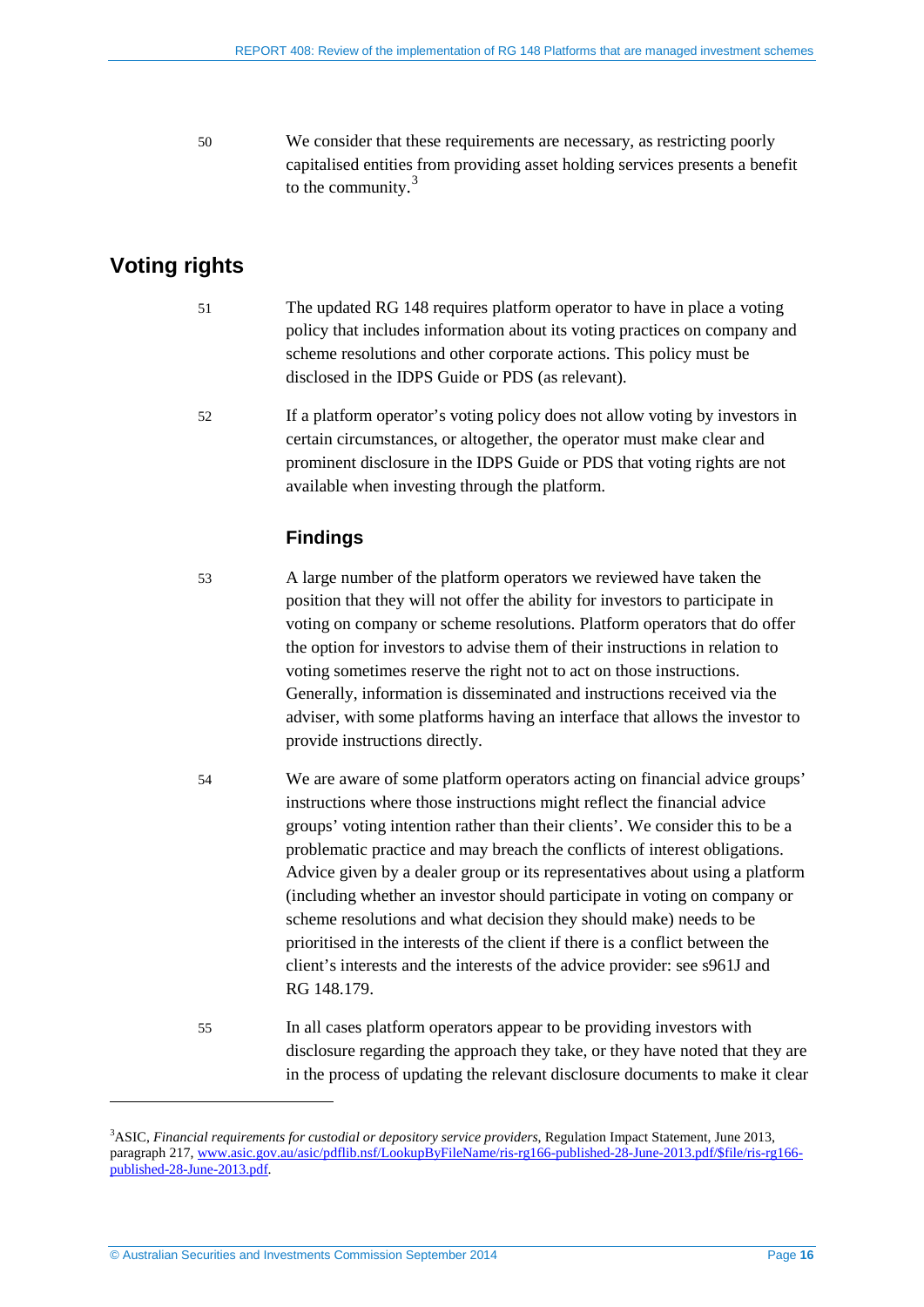to investors the extent to which they may or may not be able to participate in voting on the underlying investments and the mechanisms, where relevant, for doing so.

56 We are of the view that this update to RG 148 has been generally wellreceived and implemented, and will be of benefit to investors in improving the transparency of the rights that may be available when investing through a platform.

## <span id="page-16-0"></span>**Breach reporting**

- 57 Breach reporting by AFS licensees forms an important part of the financial services regulatory framework. Reporting to ASIC in a timely way helps us identify and address problems with AFS licensees, as well as identify and assess emerging risks and issues.
- 58 Section 912D of the Corporations Act requires an AFS licensee to report significant breaches to ASIC as soon as practicable and in any case within 10 business days after becoming aware of a breach.

#### **Findings**

- 59 As part of our review, we considered the approach that platform operators have taken towards reporting breaches to ASIC. One issue that we identified was that there does not appear to be consistency across operators on when the obligation to report arises, as well as what is considered to be 'significant' under s912D of the Corporations Act.
- 60 RG 78.28 states that the reporting period starts on the day licensees become aware of a breach (or likely breach) that they consider could be significant. We consider the obligation to report begins then, and not after a view is formed by senior staff following internal investigation by the compliance unit and escalation within the licensee.
- 61 We consider that platform operators should lodge timely breach reports with ASIC and apply a more consistent test to what is considered 'significant'. Also, platform operators should have a clear written policy and process in place for such a test to be applied consistently to all circumstances that need to be considered.
- 62 We wrote to platform operators in June 2013 about our expectations around reporting breaches. We made it clear in our letter to them that if platform operators found they have breached or are likely to breach requirements in a way that gives rise to the significant breach reporting obligation, we expect these breaches to be reported to ASIC in the usual way, as required by the legislation. In considering our regulatory response to platform operators as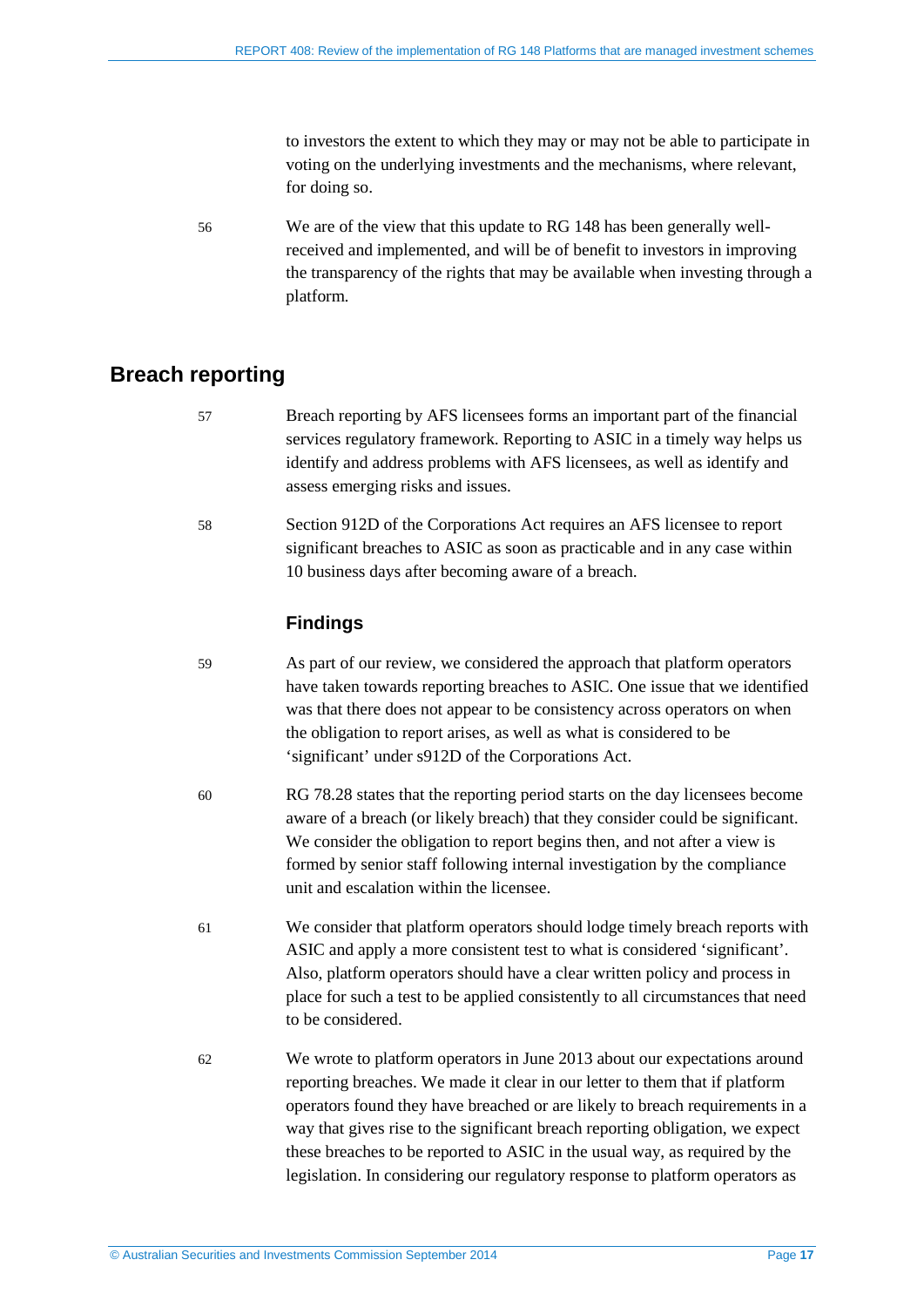AFS licensees in respect of a breach, we will take into account the fact that the breach has been self-reported rather than reported to us by a third party or client, and will also take into account any delays or obfuscation in reporting.

- 63 We also noted in our letter that if clients have been disadvantaged or suffered loss as result of legacy issues, but the platform operator has not technically breached any requirements or the operator does not believe it is a significant breach as defined in RG 78, we consider operators should still adopt a 'good practice approach'. This includes rectifying the problematic action or practice to address the consumer disadvantage in a timely manner, and keeping ASIC informed about the rectification approach adopted in these circumstances.
- 64 Despite drawing platform operators' attention to these expectations in June 2013, we were concerned to note in our review that there appeared to have been instances where a platform operator had made a decision to pay compensation or make some form of financial 'adjustment' to an investor's account, but that the circumstances that gave rise to the decision to pay this financial compensation were not the subject of a breach report to ASIC.
- 65 Our view is that if the circumstances are sufficiently 'significant' that a platform operator determines that it needs to make payment to an investor, then those circumstances would also give rise to an obligation to report to ASIC under s912D of the Corporations Act.
- 66 We consider that this is an area where we may need to work closely with platform operators to increase reporting of breaches and change the current compliance practices.

## <span id="page-17-0"></span>**Fees and costs**

67 Most platform operators we reviewed discussed the need for naming conventions and fee definitions to be consistent for superannuation and managed investment products. 68 A number of platform operators also noted that superannuation and nonsuperannuation products were often administered on the same system and that there was unnecessary duplication of programming to deal with these differences in definitions. 69 Platform operators expressed the difficulty with calculating and disclosing the 'indirect cost ratio' of an investment and the differing interpretations within the industry as to how this requirement applies to various investments and ownership structures.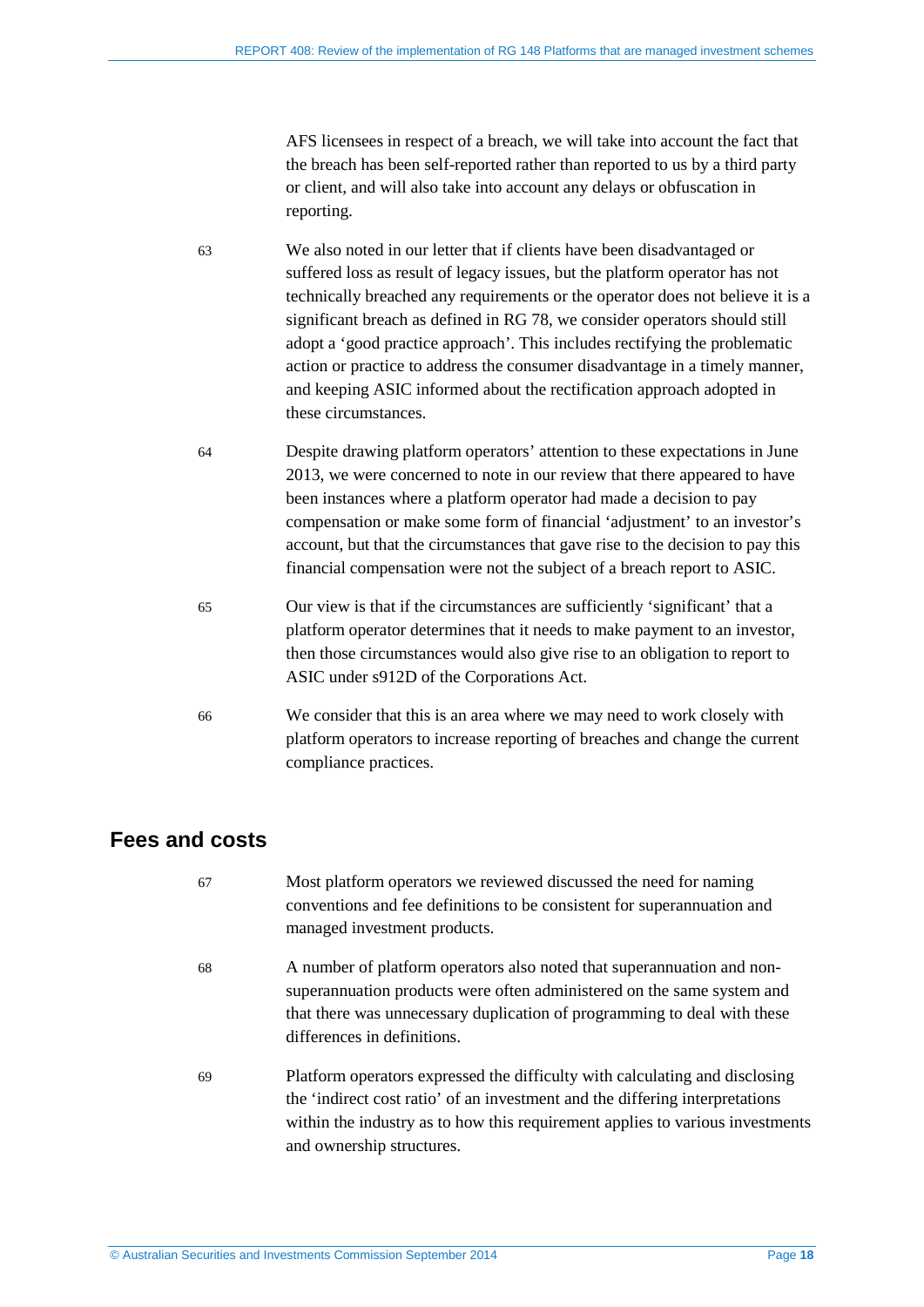#### **Superannuation and managed investment products**

- 70 The revised fee disclosure regime for Stronger Super came into effect on 1 July 2014. The new requirements for fee disclosure of superannuation products differ from that required in PDSs for managed investment products.
- 71 This can make a comparison of product fees and costs more difficult for investors; in particular, for superannuation fund members that are given a managed investment product's PDS as part of the disclosure for an investment option available in a superannuation fund where they invest via a platform arrangement.
- 72 We have raised this fee disclosure issue with the Australian Government and the Corporations and Markets Advisory Committee (CAMAC) in its review of managed investment schemes. [4](#page-18-0)

### **Inconsistent disclosure of fees and costs by trustees of superannuation products and by issuers of managed funds products**

- 73 We have recently released our findings on the fee disclosure practices of superannuation and managed investment product issuers in Report 398 *Fee and cost disclosure: Superannuation and managed investment products* (REP 398). We have highlighted some inconsistent fee practices and reporting that have the effect of reducing the benefit of fee and cost disclosure for investors.
- 74 We have responded to these key issues and, in consideration of the 1 July 2014 start date for the new Stronger Super fee and cost disclosure changes, have issued Information Sheet 197 *Fee and cost disclosure requirements for superannuation trustees* (INFO 197), which incorporates FAQs previously published on our website and addresses a number of other issues and concerns identified by industry.
- 75 REP 398 notes that the inconsistencies between the reporting of fees and costs in underlying investment vehicles has been an area of significant concern. We will continue to focus on fee and cost disclosure in 2014–15 and will be consulting with industry further on the definition of 'indirect costs' for superannuation funds and 'management costs' for managed investment products, in addition to other matters, with a view to modifying the law by issuing a class order to clarify the definition.
- 76 We consider that the clarification of the definition of these costs will help improve consistency in disclosure and potentially reduce compliance costs

<u>.</u>

<span id="page-18-0"></span><sup>4</sup> CAMAC, *The establishment and operation of managed investment schemes*, discussion paper, March 2014, [http://camac.gov.au/camac/camac.nsf/byHeadline/PDFDiscussion+Papers\\_1/\\$file/MIS\\_DP\\_MARCH2014.pdf.](http://camac.gov.au/camac/camac.nsf/byHeadline/PDFDiscussion+Papers_1/$file/MIS_DP_MARCH2014.pdf)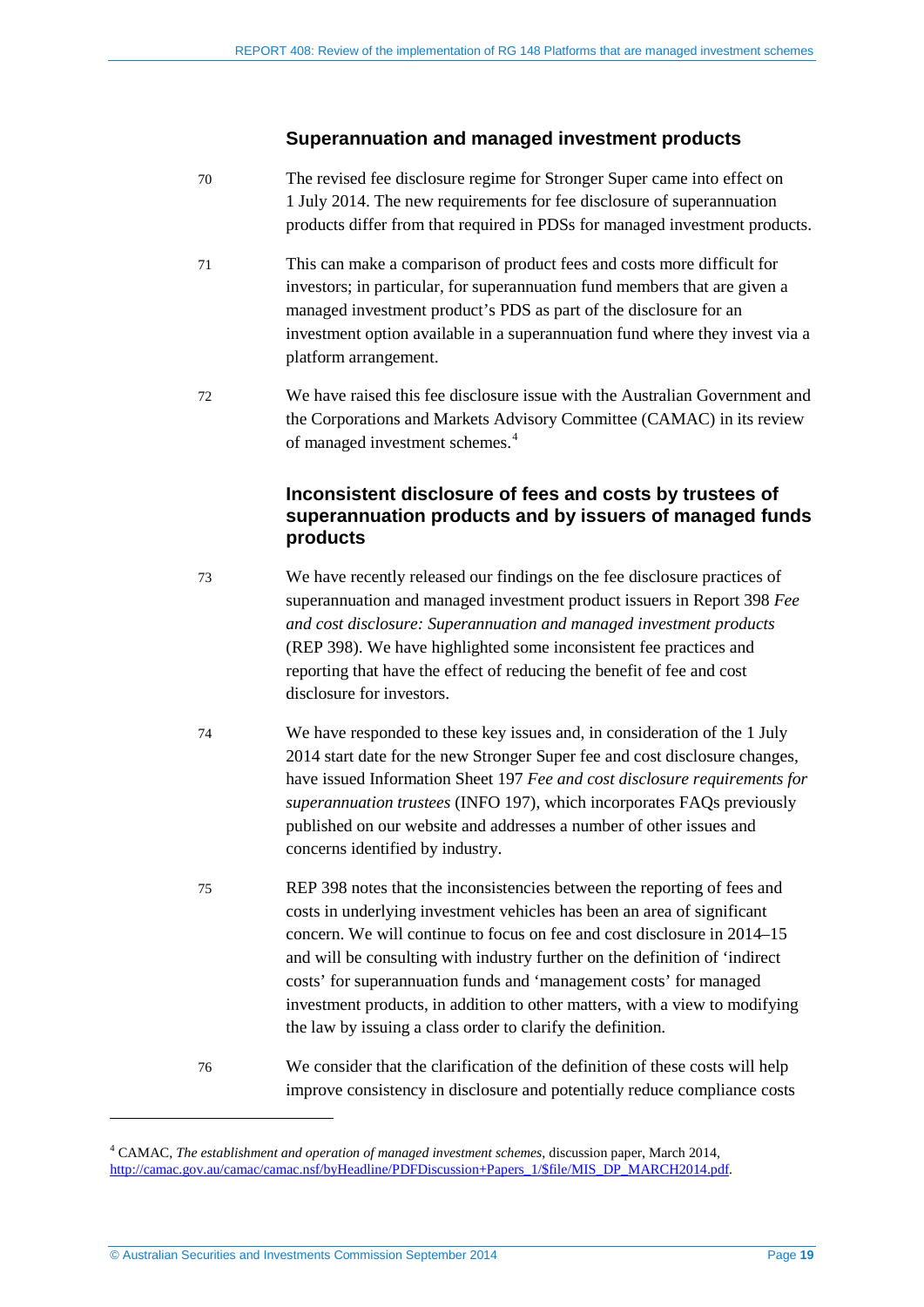for industry resulting from any present lack of clarity. We are updating Regulatory Guide 97 *Disclosing fees and costs in PDSs and periodic statements* (RG 97) to clarify a number of fees and cost disclosure issues. We have raised this issue and the need for law reform with Treasury.

77 Once this work is complete we will again review the fee disclosure regime for platforms to see if any further issues need to be addressed.

## <span id="page-19-1"></span><span id="page-19-0"></span>**Implications for investors who are not advised**

- 78 One trend identified in CP 176 was the potential for more platform clients to become 'orphaned' on platforms. That is, to lose contact with their adviser, but still have funds invested through the platform.
- 79 The updated RG 148 requires that platform operators have a written policy that outlines how they will deal with investors who do not opt in to continue to receive financial product advice from their financial product advisers under s962K, or who otherwise decide not to retain or continue to retain the services of any financial product adviser or a financial product adviser meeting certain requirements. This policy is required to be clearly disclosed in the IDPS Guide or PDS (as relevant) of the operator.
- 80 We asked platform operators about their policy on unadvised clients. Would the client be able to continue providing instructions in relation to the accessible investments or would they no longer be able to invest in the platform? In the course of our visits we sought views on the possibility that platform operators will introduce more client self-service options as part of their platform service.

### **Findings**

- 81 Since conducting our visits, FOFA reforms have been in the process of being implemented through the Corporations Amendment (Streamlining Future of Financial Advice) Regulation 2014, to remove the requirement under s962K for a fee recipient to send a fee renewal notice to a client (from commencement of the Regulation until 31 December 2015 (reg 7.7A.7 of the Corporations Amendment (Streamlining Future of Financial Advice) Regulation 2014)).
- 82 Two pressures were identified as contributing to the increase in unadvised clients on platforms and the demand for self-service options. Firstly, there is a trend toward platform clients wanting to manage their own investments without the assistance of a financial adviser. Second, the increasing use of SMSFs has resulted in clients choosing to operate their superannuation funds themselves without an adviser in order to benefit from consolidated reporting and other features the platform offers.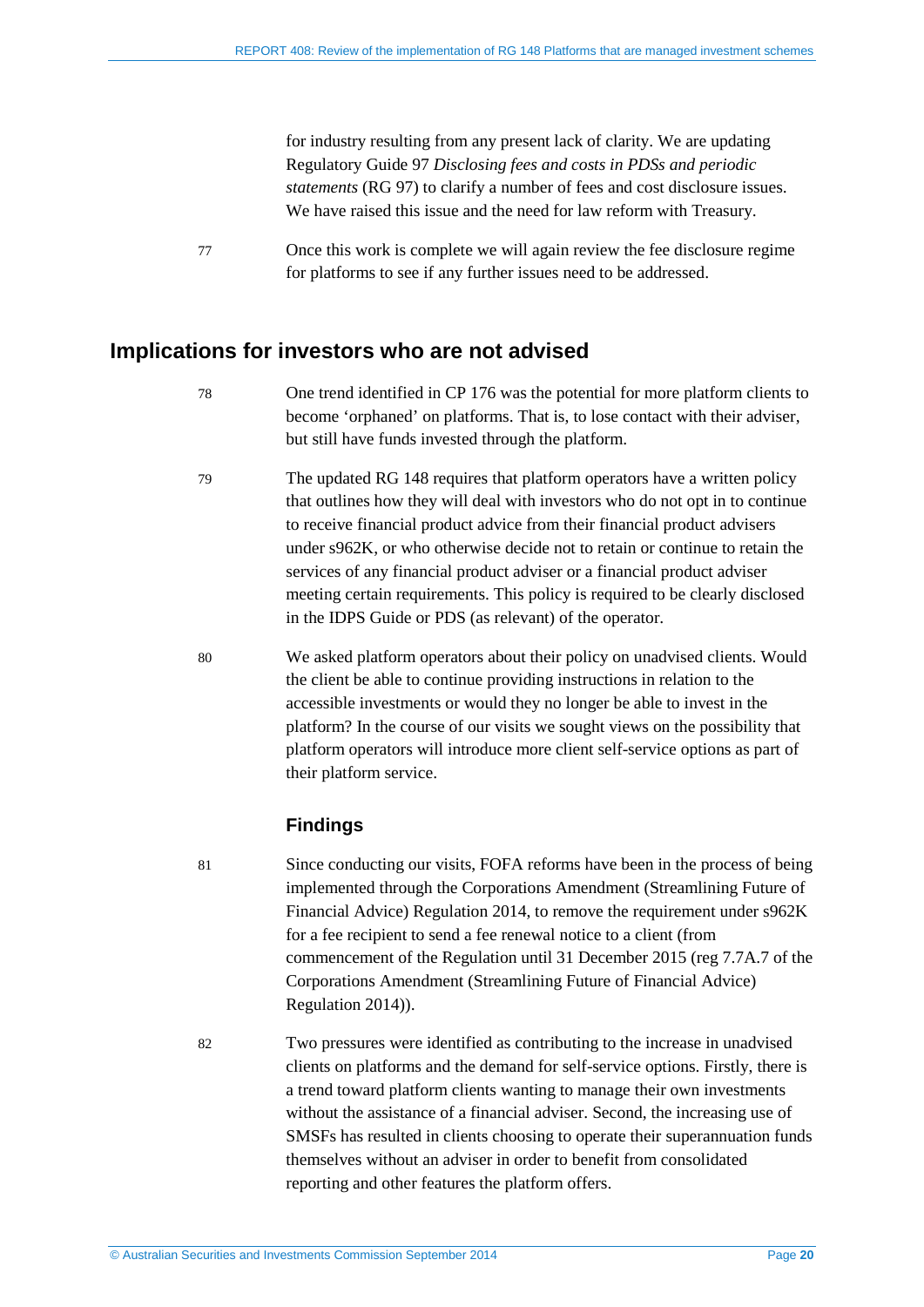- 83 The responses varied, with some platform operators allowing clients to continue to invest in the platform, albeit some with reduced functionality. Some platform operators allowed unadvised clients to transact but only via paper-based instructions. Other operators allowed the client to access their online account, which had previously been operated by their adviser. They also ceased to charge the client adviser service fees.
- 84 Many platform operators were changing their business model to include arrangements to deal with unadvised clients. One operator provided an online financial advice service that gave financial product advice and processed investment switches for clients.
- 85 There is a trend towards more services to end clients rather than to their advisers. The nature of the advice services provided directly to clients was not clear from the responses—however, it seemed that most advice services related to general or scaled advice, probably relating to transactions carried out on the platform. The comment was made by more than one platform operator that the more advice a client received, the more they wanted.
- 86 There were a number of platform operators who did not allow clients to continue in the platform without an adviser. The reasons given for this approach were the complexity of IDPSs and that their business models were designed to service only advised clients.
- 87 Where there was an increase in the use of platforms by unadvised clients, we questioned whether there is an issue around clients understanding the differences between investing in a product directly and through a platform.
- <span id="page-20-0"></span>88 Platform operators noted that the disclosure provided to clients in the IDPS or PDS (as is relevant) explains the differences between investing through a platform and investing directly. The argument that clients may assume that a certain level of due diligence had been conducted on the products on the platform (as with an approved product list) was refuted by some platform operators. These platform operators considered their platform business as operating like a financial product 'supermarket', where it is assumed that the client is either advised or is sufficiently sophisticated to choose appropriate investments themselves.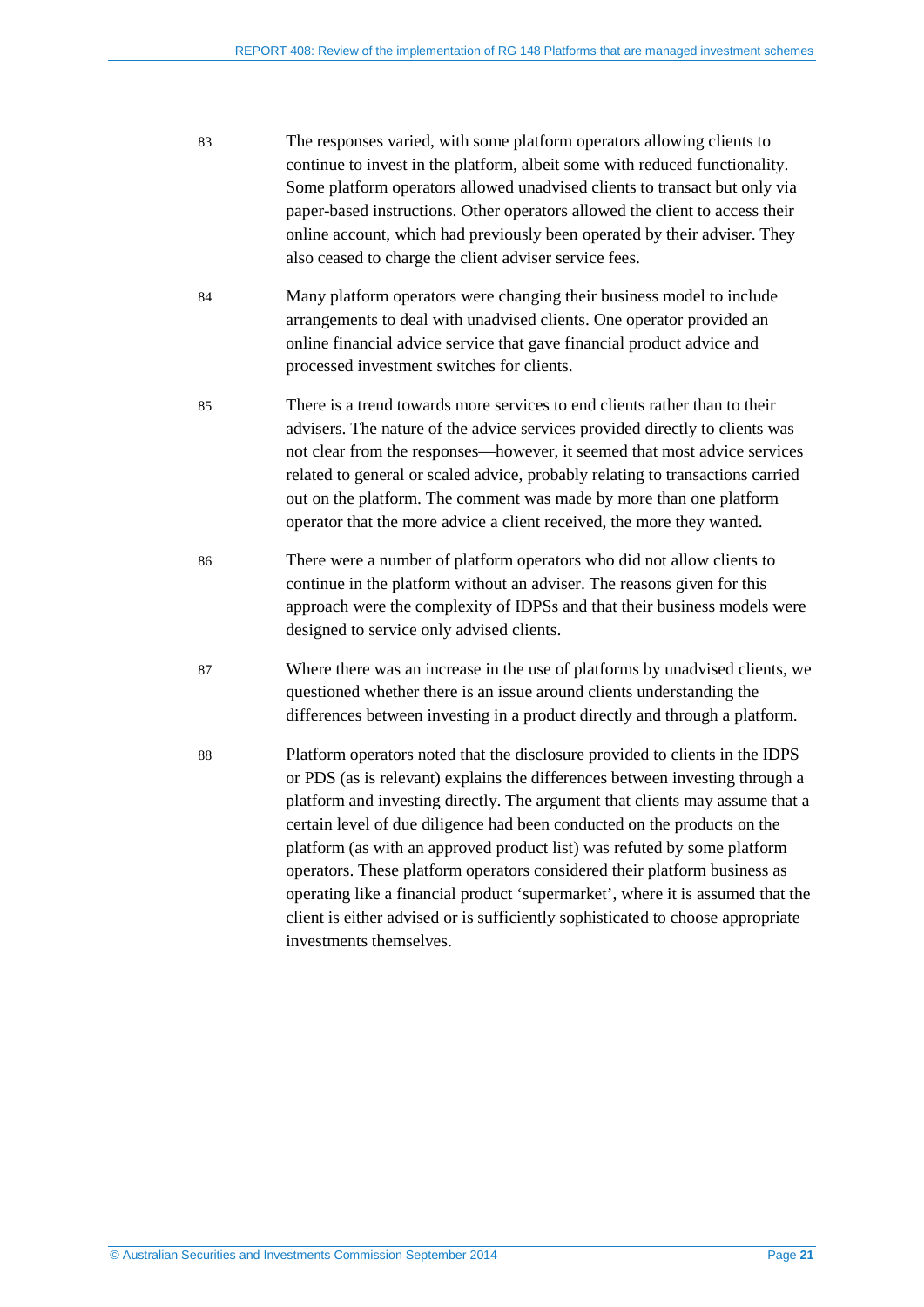## <span id="page-21-0"></span>**C Platform operation—obligations and disclosure**

#### **Key points**

This section outlines the key issues addressed in our review of the implementation of the updated RG 148 disclosure obligations for platforms, and our findings in relation to those issues.

It covers:

- selection and monitoring of investments;
- consumer warnings and acknowledgments; and
- dispute resolution.

## <span id="page-21-1"></span>**Selection and monitoring of investments**

89 We asked platform operators to describe how they select investments for their platforms, including the methodology they use and any significant factors that they take into consideration in making their selection—for example, research, investment ratings, due diligence, adviser demand, technological and administrative factors. 90 From 1 July 2014, [CO 13/762] and [CO 13/763] require that a platform operator disclose how they will determine what financial products, securities or other investments are or will be available as accessible investments for the platform, including the processes applied and the factors considered for that purpose. We asked platform operators for their feedback on the implementation of this new requirement. 91 We asked whether any monitoring of investment performance and ongoing due diligence took place. 92 An issue may arise where the platform operator applies a different standard of due diligence when selecting investments for the investment menu depending on whether the platform is a superannuation fund, IDPS-like scheme or an investment platform that is an IDPS. The different standards are set out in [Table 1.](#page-22-0)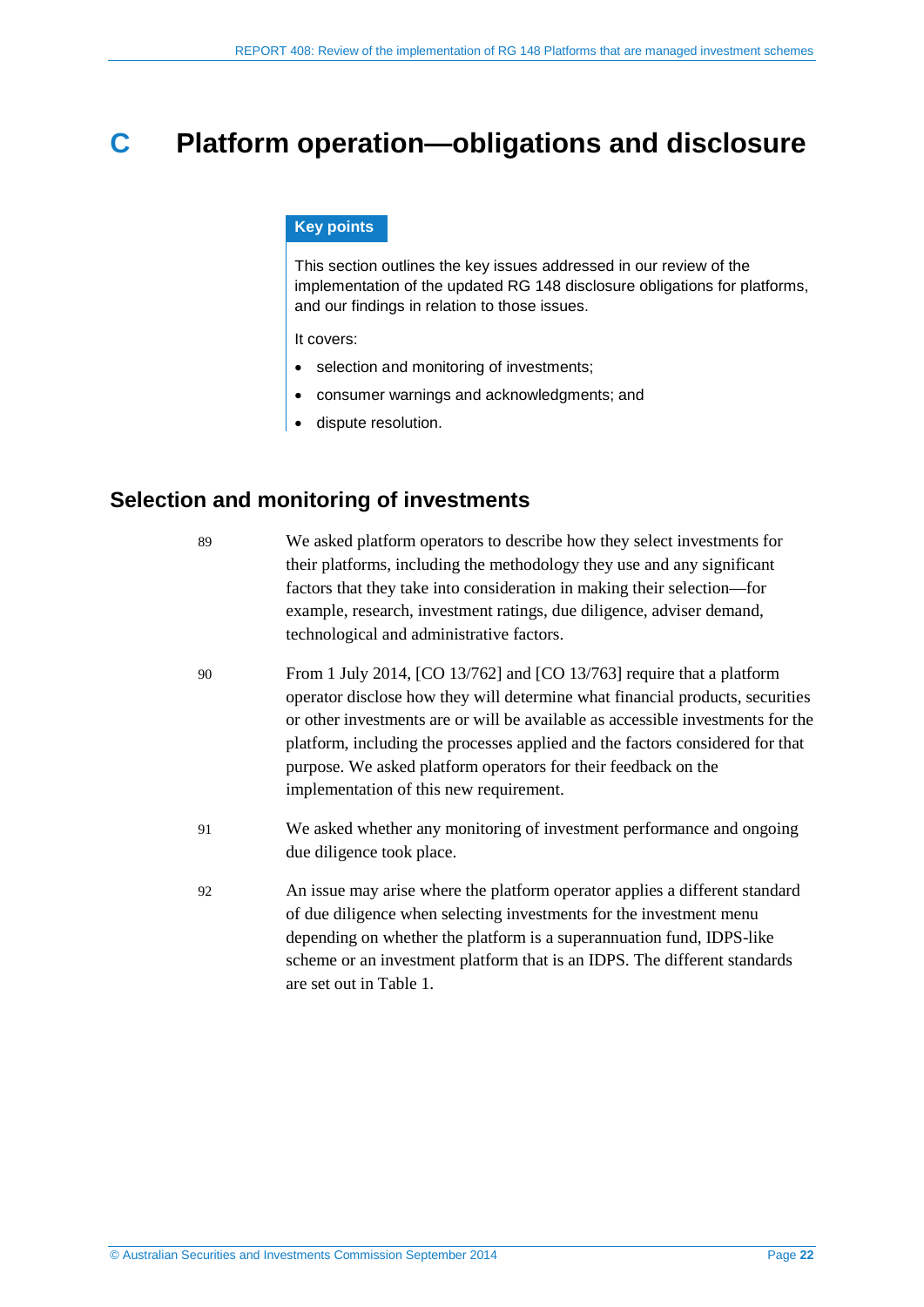| <b>Entity</b>           | <b>Standard</b>                                                                                                                                                                                                                                                                                                                                                                                                                                                                                                       |
|-------------------------|-----------------------------------------------------------------------------------------------------------------------------------------------------------------------------------------------------------------------------------------------------------------------------------------------------------------------------------------------------------------------------------------------------------------------------------------------------------------------------------------------------------------------|
| Superannuation fund     | Dual-regulated entities are required by the Superannuation Industry (Supervision)<br>Act 1993 and Prudential Standard SPS 530 Investment governance to undertake<br>due diligence and ongoing monitoring of investments that they place on their<br>investment menus to ensure that the investment is consistent with the interests of<br>beneficiaries and meets liquidity demands. This requires the trustee to play a<br>gatekeeper role when placing investments on the superannuation fund's<br>investment menu. |
| <b>IDPS</b>             | The IDPS operator is required to disclose details of the process by which<br>investments are selected for inclusion on the investment menu, including the<br>methodology it uses and any significant factors that it takes into consideration in<br>making its selection. [CO 13/763] does not require ongoing monitoring of<br>accessible investments on the investment menu.                                                                                                                                        |
| <b>IDPS-like scheme</b> | IDPS-like schemes are required by s601FC to act in the best interests of members<br>of the scheme when considering the selection of investments that are to be made<br>available within the scheme. This involves a higher standard of consideration than<br>that required of IDPS operators.                                                                                                                                                                                                                         |

#### <span id="page-22-0"></span>**Table 1: Different due diligence standards**

## **Findings**

93 While there are some features of investment selection that were common across all 14 platform operators, there were different levels of due diligence and investment governance being conducted by them depending on whether they are dual regulated or operate under [CO 13/763] or [CO 13/762]. This creates challenges for investors, because they may have a general expectation that there is significant oversight of underlying investments by the platform.

94 All platform operators told us that they have a process for determining what products, securities and investments will be permitted onto the platform. Generally, operators are using some form of investment or governance committee as a formal system of scrutiny and approval. The committee members normally have a wide range of investment skills and give the appearance of independence from the business aspects of the platform operations. Some operators use internal research groups that operate autonomously from the platform operations, although we note that all decisions are ultimately for the relevant boards.

95 There was a wide range of criteria mentioned in terms of selection and approval and we noted a predominant theme of favouring compatibility between the systems and products. Many platforms combined this element with top-down asset allocation and noted that demand from advisers and investors was also a key driver. Most platform operators said they had a governance framework that outlined criteria for each new type of product to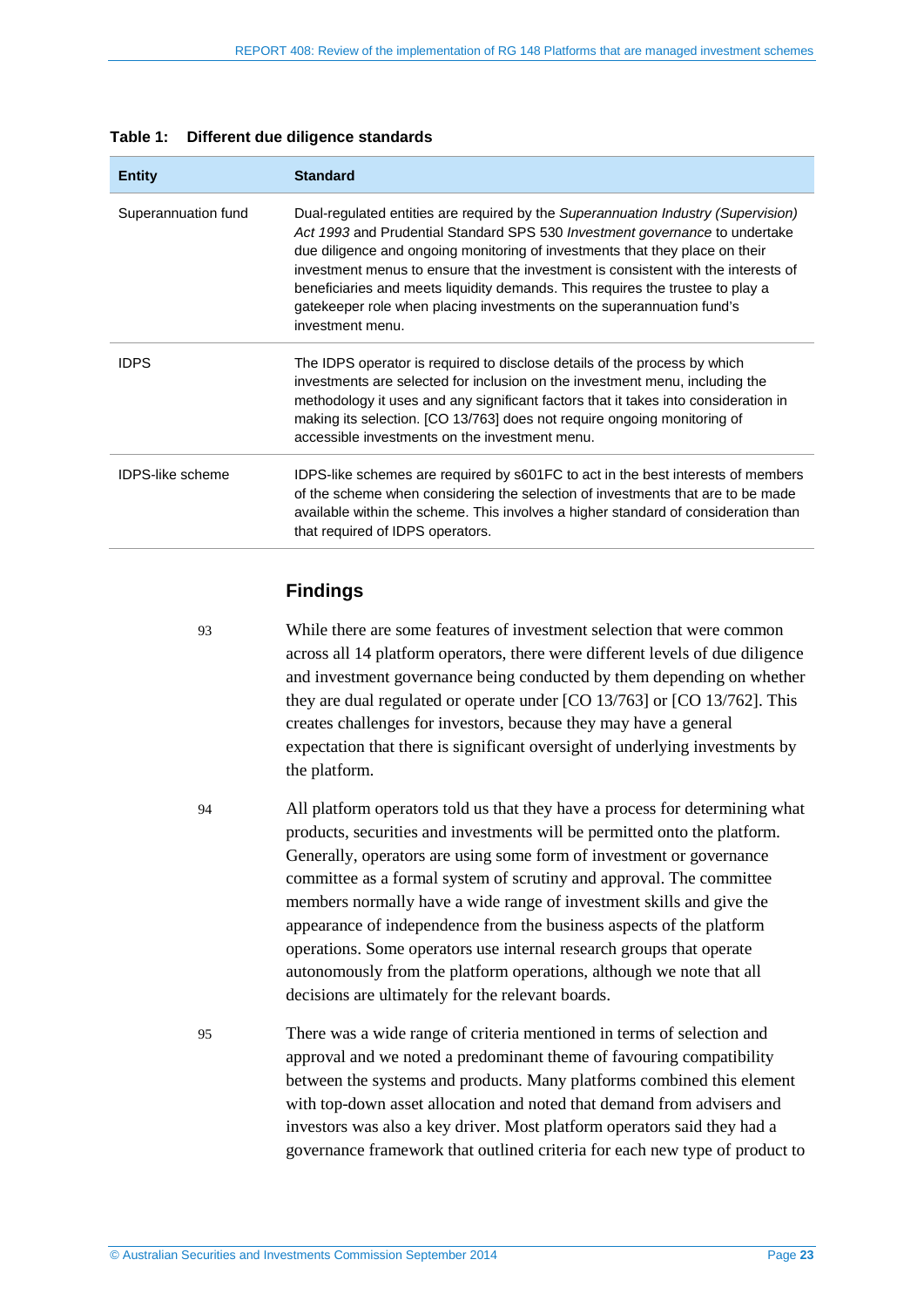be included, with increasing levels of scrutiny being applied to platform offerings for superannuation.

- 96 Many platform operators noted the availability of external research reports on the new product as a factor. Listed securities go through a lower level of scrutiny and a few platform operators would allow overseas listed securities, but this was not the case for all operators.
- 97 Some platform operators indicated they apply thorough due diligence scrutiny to individual fund managers and many explicitly noted that they required fund managers to sign contractual agreements setting out service levels, including requirements for ongoing due diligence and compliance monitoring.
- 98 The general view was that a high-level description of the methodology and factors considered as part of this process should be sufficient for investor disclosure. It was noted by some platform operators that detailed disclosure of specific information relating to the investment selection and management of the investment menu would constitute a commercial disadvantage to the platform operators, and to some degree infringe commercial sensitivities and intellectual property.
- 99 A number of platform operators noted that investors were only able to access their product offering through an adviser and that the decision to invest in a particular offering or combination of offerings was an assessment best made by an adviser considering the specific circumstances and needs of their client. These operators required that the investor be 'advised' to be able to access the platform: see paragraphs [78](#page-19-1)[–88.](#page-20-0)
- 100 In relation to ongoing investment monitoring, most platform operators conducted some form of investment performance monitoring, though we note that the level of monitoring ranged from very light (such as updating the investment menu to include recommendations of adviser-preferred products) to very detailed. Many applied the more rigorous regime for superannuation investment monitoring than for non-superannuation investments.
- 101 A number of platform operators stated that they undertake quarterly monitoring of investment options and/or reviews of various sectors of their investment portfolio. Asset class reviews and compliance certificate monitoring appears to occur on an annual basis for a number of operators. Other monitoring methods employed included reviewing performance against the relevant manager's stated objectives and/or peer performance and reviewing the results of third-party research ratings.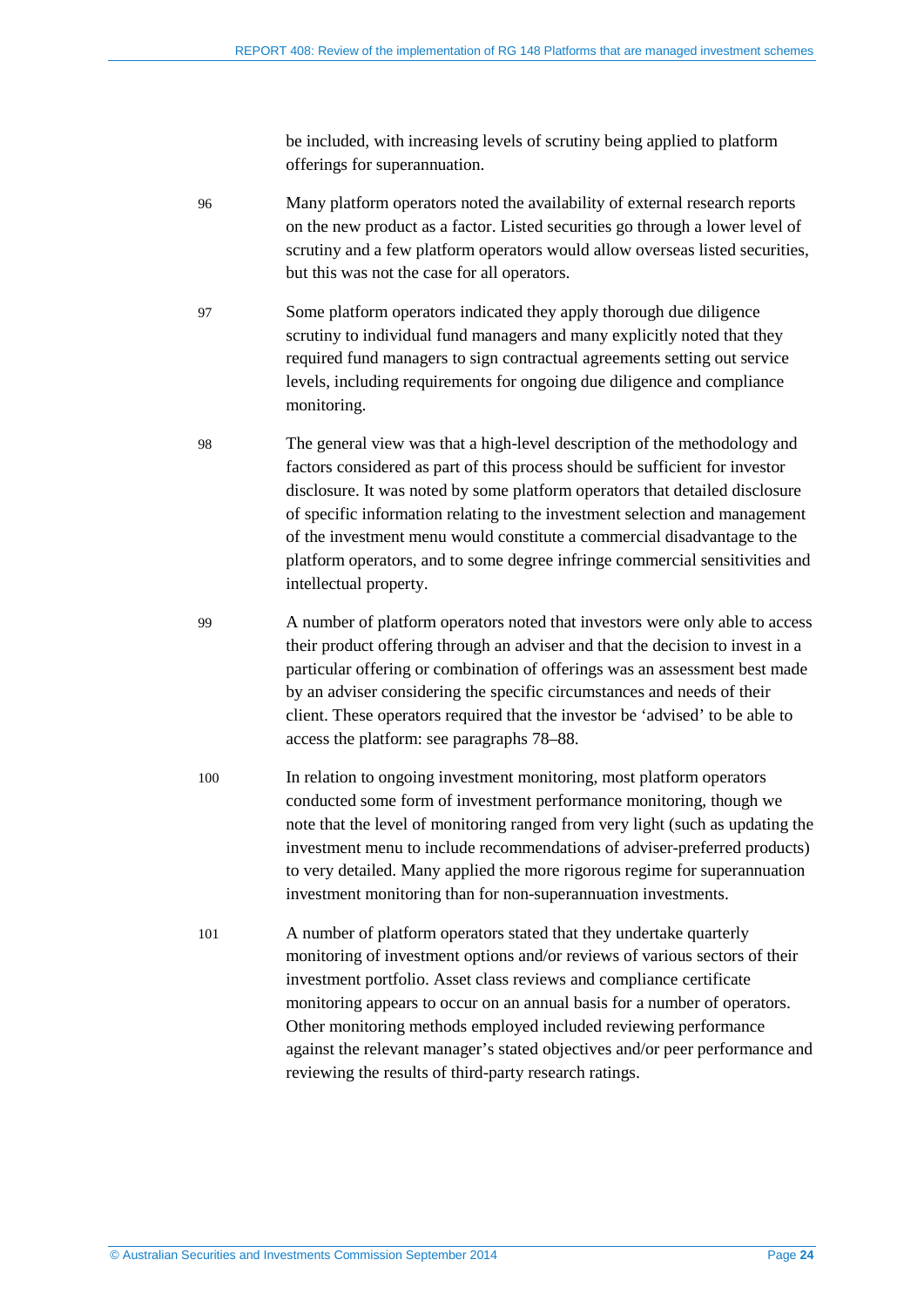#### **Complying with the requirements relating to selection and monitoring of investments on a platform**

- 102 By virtue of the fiduciary duty imposed on superannuation trustees and responsible entities, we expect these platform operators to conduct appropriate due diligence before placing investments on their investment menu. Importantly, we also expect ongoing monitoring of the investment menu to ensure that the investments are managed in a manner consistent with the interests of members. This is an area that superannuation trustees and responsible entities need to monitor closely to ensure continuing suitability with the investment strategy of the fund.
- 103 We consider that disclosure of the factors that determine what financial products, securities or other investments are or will be available as accessible investments on the investment menu, including the process and methodology an IDPS operator uses, are critical for an investor to understand the process involved in determining the list of available investments. This information is important because it may have a material influence on the investor's decision to use the particular platform and access specific products through it.
- 104 We consider that it may be appropriate to revisit this issue again to determine whether any further issues should be addressed, such as the effect (if any) that the different standards applied in relation to selection and ongoing monitoring of investments on the investment menus of IDPS, IDPSlike and superannuation platforms may have on consumers' understanding of the product that they invest in.

## <span id="page-24-0"></span>**Consumer warnings and acknowledgments**

105 We asked platform operators whether they had any concerns regarding implementation of the new requirements to include consumer warnings about cooling off rights, withdrawal rights and the effects of being advised or unadvised. We also asked them to comment on the new consumer warning acknowledgment required in the application form of the IDPS Guide or PDS.

### **Findings**

106 All platform operators said that they did not have any concerns or difficulties with these new disclosure requirements and a number of operators noted that they had already been making these disclosures in their offer documents prior to this new requirement coming into effect.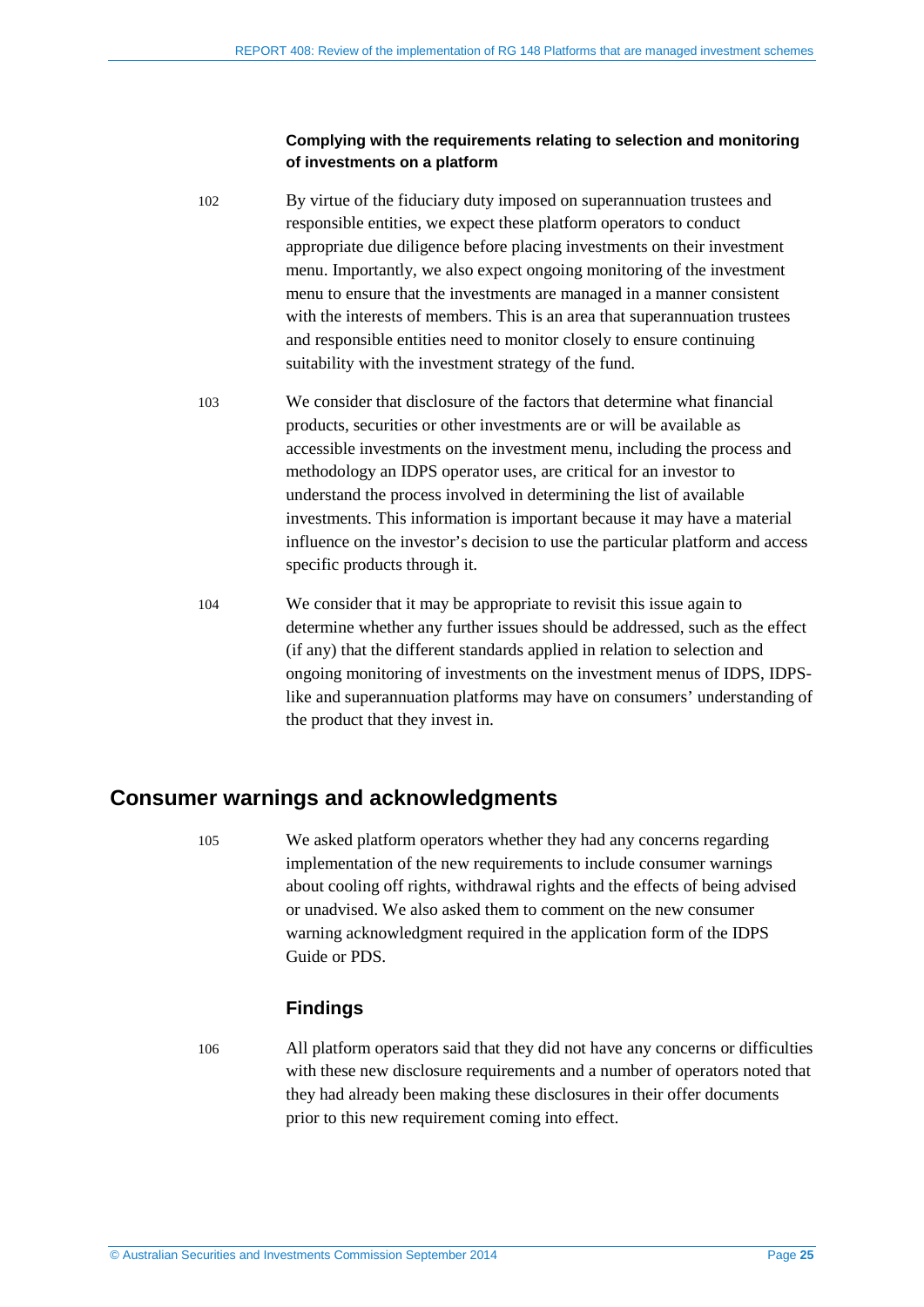## <span id="page-25-0"></span>**Dispute resolution and access to EDR schemes by platform clients**

107 We asked how platform operators dealt with clients who made complaints about an accessible product in a platform. We also asked whether platform operators were aware if issuers of accessible investments on their platform maintained IDR procedures and whether this was common.

#### **Dispute resolution**

- 108 Some platform operators take full responsibility for resolving disputes. Other operators rely on the adviser to mediate or refer the client to the underlying product issuer.
- 109 The reasons that some platform operators gave for acting as an intermediary in a dispute, or taking full responsibility for resolving the complaint, were:
	- (a) the platform operator regarded itself as the client of the underlying product issuer;
	- (b) it was the platform operator's role to resolve client complaints; and
	- (c) it would be problematic to approach the underlying fund manager to open up their IDR processes.
- 110 The reasons given by platform operators that did not take on the responsibility of resolving the complaints were:
	- (a) it was the adviser's role to deal with the complaint—this was particularly so with platform operators who only allowed advised clients to remain in the platform;
	- (b) all client contact had to be through the client's adviser;
	- (c) it was up to the underlying product issuer to determine whether they would assist in resolving the dispute;
	- (d) client expectations were managed so that they understood that the investment in the underlying product was not made in the capacity of a retail client;
	- (e) the platform operator would deal with the complaint if it was about a product issued by a related party but would refer the client to the underlying product issuer if it was not part of the group; and
	- (f) complaints were facilitated by the subcustodian.
- 111 Most platform operators indicated that complaints about underlying products were not common, with some operators indicating that they had never received a complaint of that nature.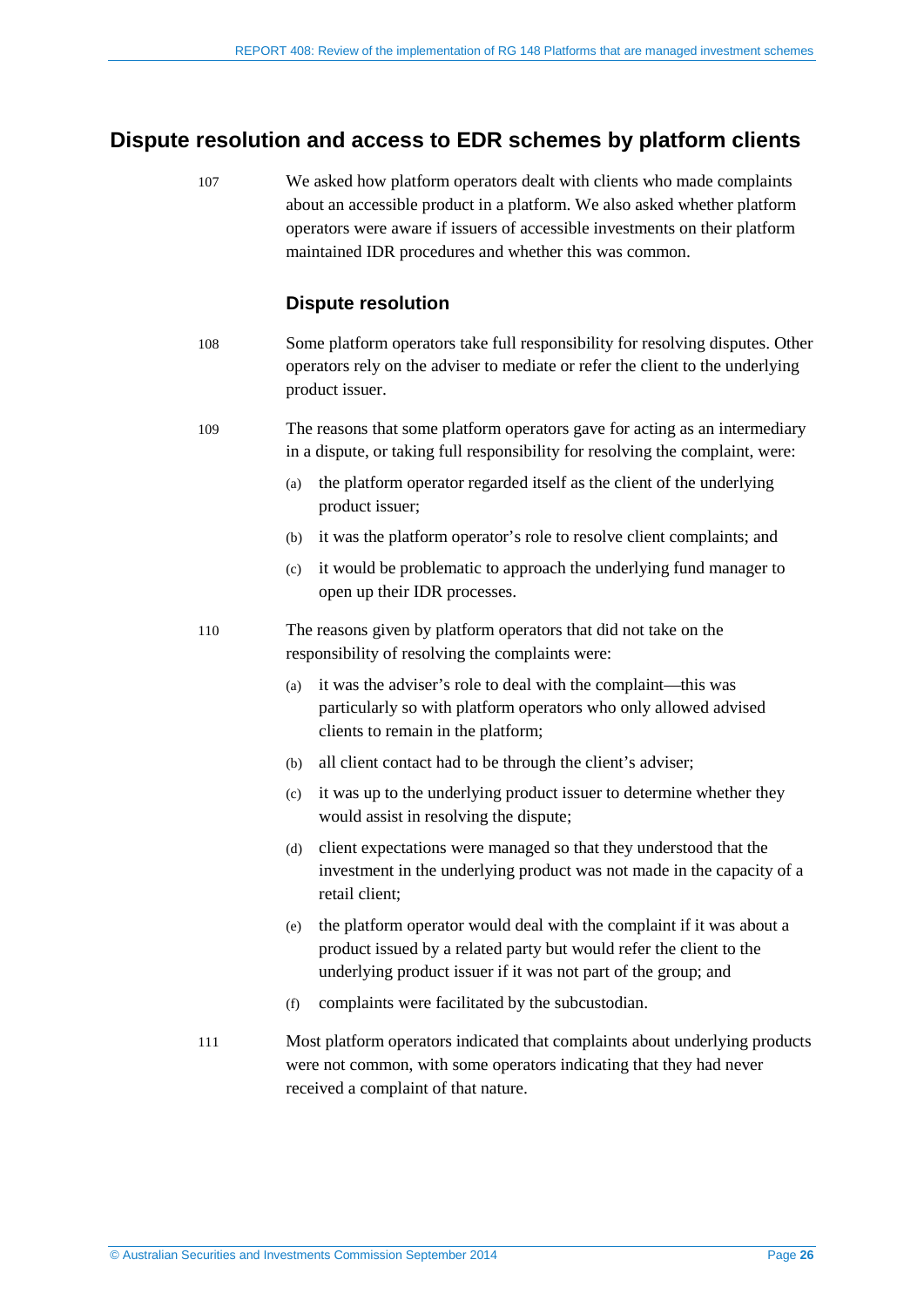#### **Access to EDR schemes**

- 112 One platform operator commented that underlying product issuers generally had business development managers who would speak directly to the client's adviser, eliminating the need for IDR. Many commented that the product issuers were required to have IDR procedures as an AFS licensee. We assume, therefore, that most of these product issuers also issued their products directly to retail clients via a PDS. Those who did not issue products to retail clients may not have an IDR process.
- 113 Those platform operators who were also product issuers were asked for their views on extending IDR and EDR obligations to product issuers who issue their products through platforms. The opinions were mixed; however, more than half of the platform operators agreed that IDR procedures and membership of an EDR scheme should be required of product issuers whose products are on a platform. One platform operator commented that most complaints were about the financial advice not the product. Another commented that disputes relating to pricing concerns or true-to-label investments should be managed at the platform level, as they will affect multiple clients rather than just one. We are considering revisiting this issue at a later time.
- 114 Product issuers that deal with retail clients are required to have in place a dispute resolution system that includes an IDR procedure and membership of an EDR scheme. Some product issuers that have accessible investments on a platform only deal with wholesale clients and are not required to be members of an EDR scheme.
- 115 Clients of a platform may be able to access a product issuer's EDR scheme, such as the Credit Ombudsman Service Limited (COSL) and the Financial Ombudsman Service (FOS), if they have a complaint concerning an underlying investment on a platform.
- 116 We will consider whether the IDR and EDR obligations should be extended to all product issuers who issue their products through platforms.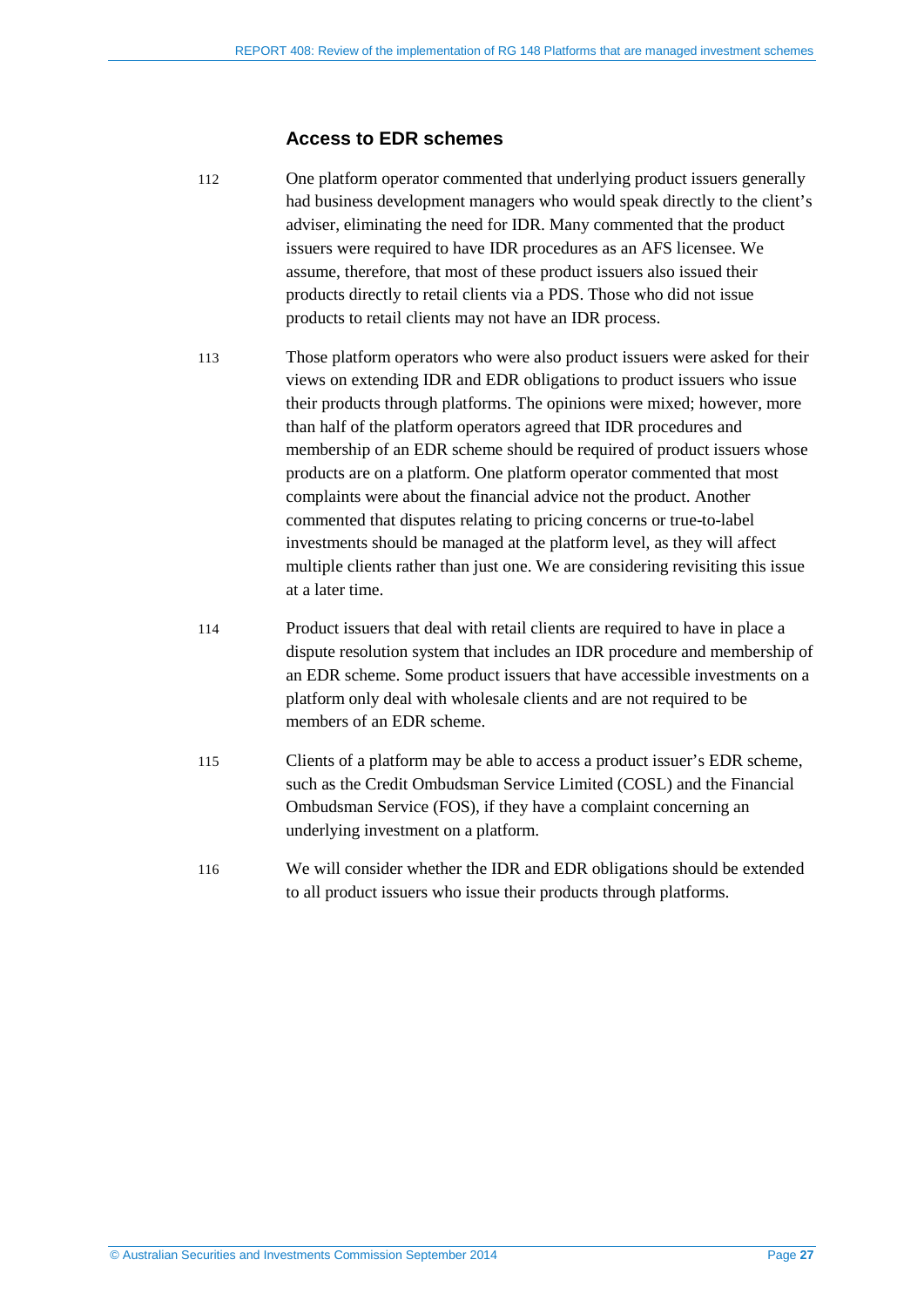## <span id="page-27-0"></span>**D Current trends and emerging challenges**

#### **Key points**

During the course of this review we identified a number of issues that may require further consideration, such as:

- market concentration;
- white labelling and private labelling;
- future challenges.

These issues could be considered either through the Financial System Inquiry or through a further review of RG 148 at a later point in time.

### <span id="page-27-1"></span>**Market concentration**

117 The FSI interim report has raised competition issues relating to platforms.<sup>[5](#page-27-3)</sup> The largest platforms have been getting larger relative to their competitors and the five largest platform providers now hold almost 80% of primary planner relationships, creating competition issues for smaller players and emerging players in the market.<sup>[6](#page-27-4)</sup>

## <span id="page-27-2"></span>**White labelling and private labelling**

118 White labelling and private labelling constitute a notable feature of the platforms market. While the changes implemented by RG 148 are not specifically directed to white label<sup> $7$ </sup> and private label<sup>[8](#page-27-6)</sup> operators, we considered it useful to engage with operators who used a white label business model to identify if there were any particular issues raised by these players within the market. A brief summary of some of the responses and issues raised is set out in paragraphs [119](#page-28-0)[–124.](#page-28-1)

<u>.</u>

<span id="page-27-5"></span>

<span id="page-27-4"></span><span id="page-27-3"></span><sup>&</sup>lt;sup>5</sup> FSI interim report, p. 2-38.<br><sup>6</sup> FSI interim report, p. 2-38.<br><sup>7</sup> In 'white labelling' arrangements the platform operator enters into contractual arrangements with a third party (typically a licensed dealer group), who rebrands the platform to make it appear as its own and often uses its own pricing structure. Put another way, the platform is 'badged' or 'promoted' by the third party as its own product.

<span id="page-27-6"></span> $\delta$  'Private labelling' arrangements differ from white labelling arrangements in that the third party itself becomes a platform operator and must fulfil its obligations in this capacity, although it typically outsources the administration of the platform to a leading platform operator.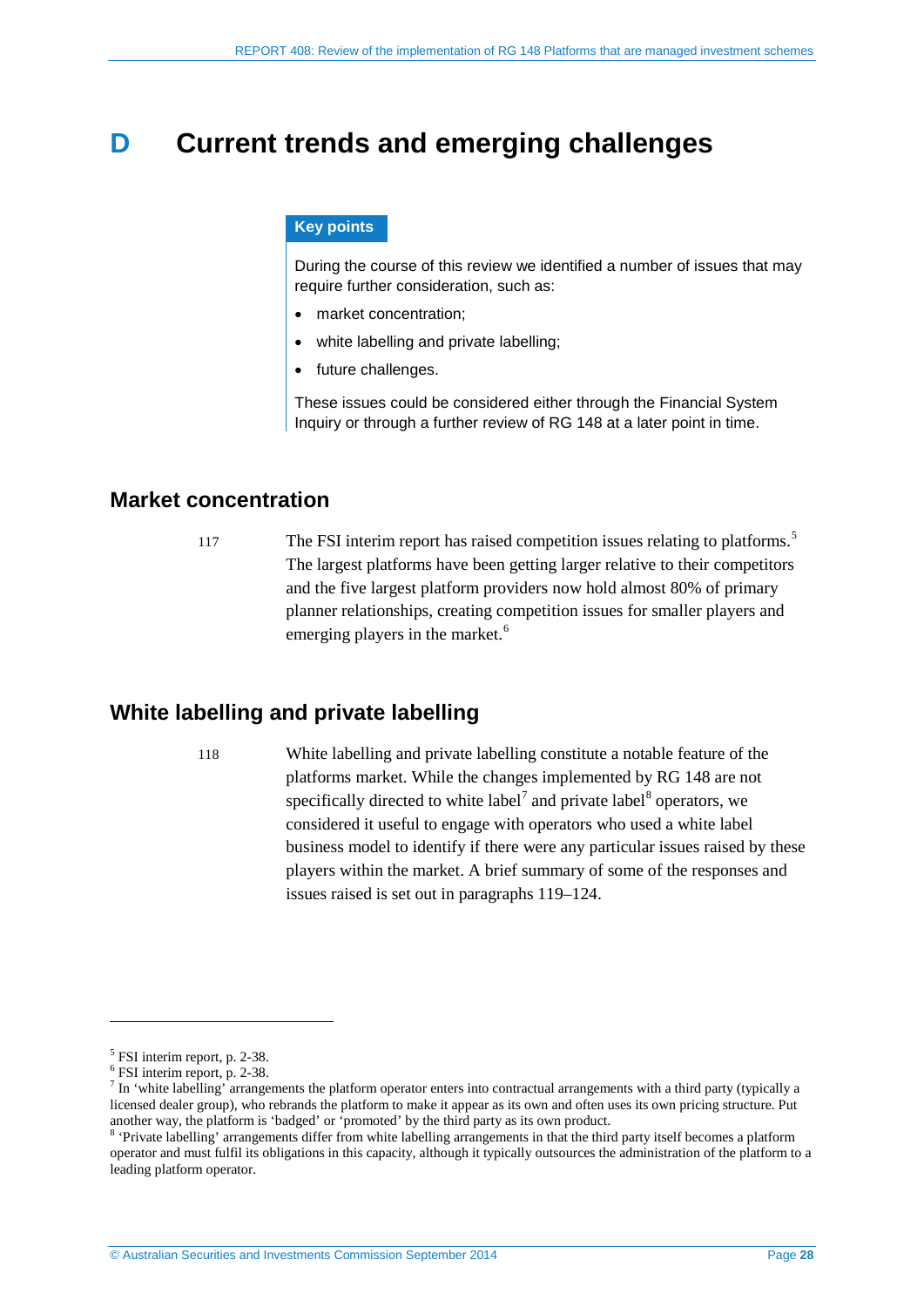#### **Financial services business**

<span id="page-28-0"></span>119 The white label operators we reviewed offer products sourced from a range of other platform operators. They distribute the products only through their own representatives and, within this model, generally the adviser and investor are both able to access the account, though the investor may only be able to access reporting information via proprietary software.

### **Relationships and integration**

- 120 Some white label operators have a vertically integrated business model, where they issue financial products and rely almost entirely on their own distribution network of owner-operator branches. The operators acknowledged that conflicts of interest are potentially more likely with any vertically integrated business model and that it was necessary to have a policy in place to address these conflicts.
- 121 The FSI interim report raised concerns about the impact of vertical integration increasing, and the implication of this trend on combining advice, platforms and fund management into single businesses. The report highlights the strong relationship between advisers giving non-compliant advice and conflicts of interest in business models that arise as a result of vertical integration.<sup>[9](#page-28-2)</sup> The report also notes the effect this trend has had on competition in the wealth management industry and how the focus now appears to be on securing distribution channels and improving product features, rather than reducing fees. $10$

### **Dispute resolution and access to EDR schemes by platform clients**

- 122 We asked the white label operators how complaints that related to the marketing of the platform are dealt with and how this is disclosed in the IDPS Guide, PDS or marketing materials.
- 123 Generally, white label operators disclose information about how to complain in their Financial Services Guide (FSG), IDPS Guide and/or PDS. Depending on whether the complaint relates to the underlying product, an administrative aspect or the advice, these disclosure documents will provide details of who to contact and the process required for resolving the complaint.
- 124 A white label operator noted that in the first instance, and regardless of whether the complaint is related to the promotion or any other activities

<span id="page-28-1"></span><u>.</u>

<span id="page-28-3"></span><span id="page-28-2"></span> $9$  FSI interim report, p. 3-65.<br><sup>10</sup> FSI interim report, pp. 2-38 and 3-65.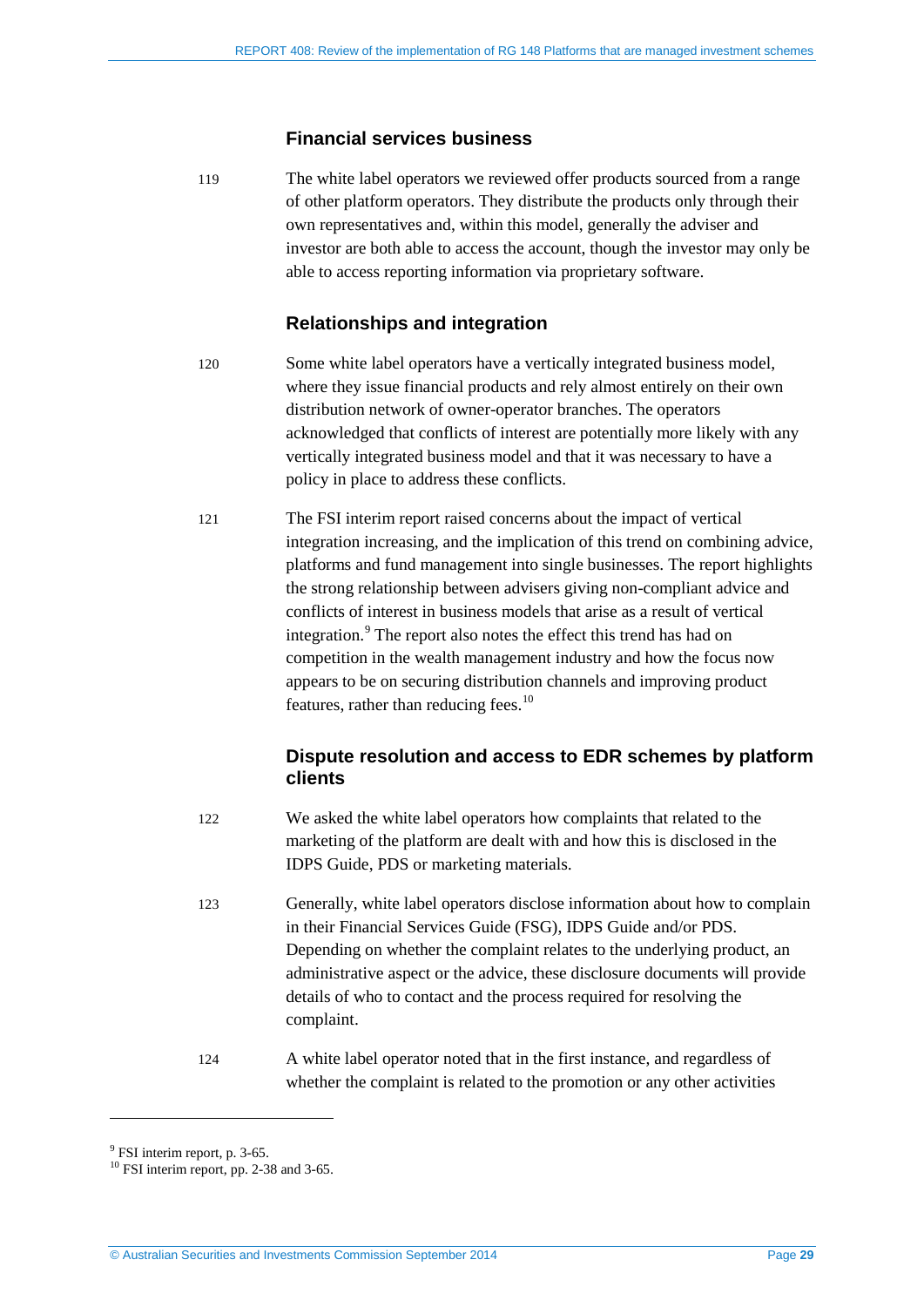captured by the use of the IDPS, the underlying platform operator will assess the issue and, should the issue be related to an action or non-action of the white label operator (administration and reporting related), then the complaint would be directed to the white label operator for treatment under their IDR process. If the complaint related to advice provided on the IDPS, the complaint would be dealt with by the dealer group (who is often the white label operator). Each of these processes is set out in the relevant document (e.g. FSG, IDPS Guide and PDS).

#### **Technological advances**

- 125 The comment was made that white label operators anticipated that in the next three to five years technological advances facilitating greater flexibility and innovation, especially regarding data capture, would place pressure on legislators and regulators to foster an environment to enhance innovation and competition.
- 126 This development would mean greater interdependence between the operators and the white label operator and/or dealer group, with the latter taking on more administration and funds management responsibilities. This is a development we are monitoring closely (we note it also applies in relation to managed discretionary account services). We may consider this issue when further guidance is issued in relation to our policy in Regulatory Guide 179 *Managed discretionary account services* (RG 179).

## <span id="page-29-0"></span>**Future challenges**

- 127 We asked platform operators to comment on what they considered to be the current and future challenges facing the platform industry. It was reassuring to see that there was broad consensus among the 14 platform operators on what these challenges were, and that many of these issues have also been identified by ASIC.
- 128 Some of the key challenges identified were that:
	- (a) increased legislative change is a primary driver of a changing environment for financial services, and platform operators need to adapt to accommodate the needs and expectations of end clients and ensure the sustainability of their businesses. It was noted by one operator that legislative change is expensive to implement in most circumstances. Another noted that it also causes significant reduction in innovation due to capital expenditure on regulatory change;
	- (b) some platform operators are subject to oversight by multiple regulators;
	- (c) commercial decision-making processes can be lengthy and the implementation timeframes for regulatory change can often be short,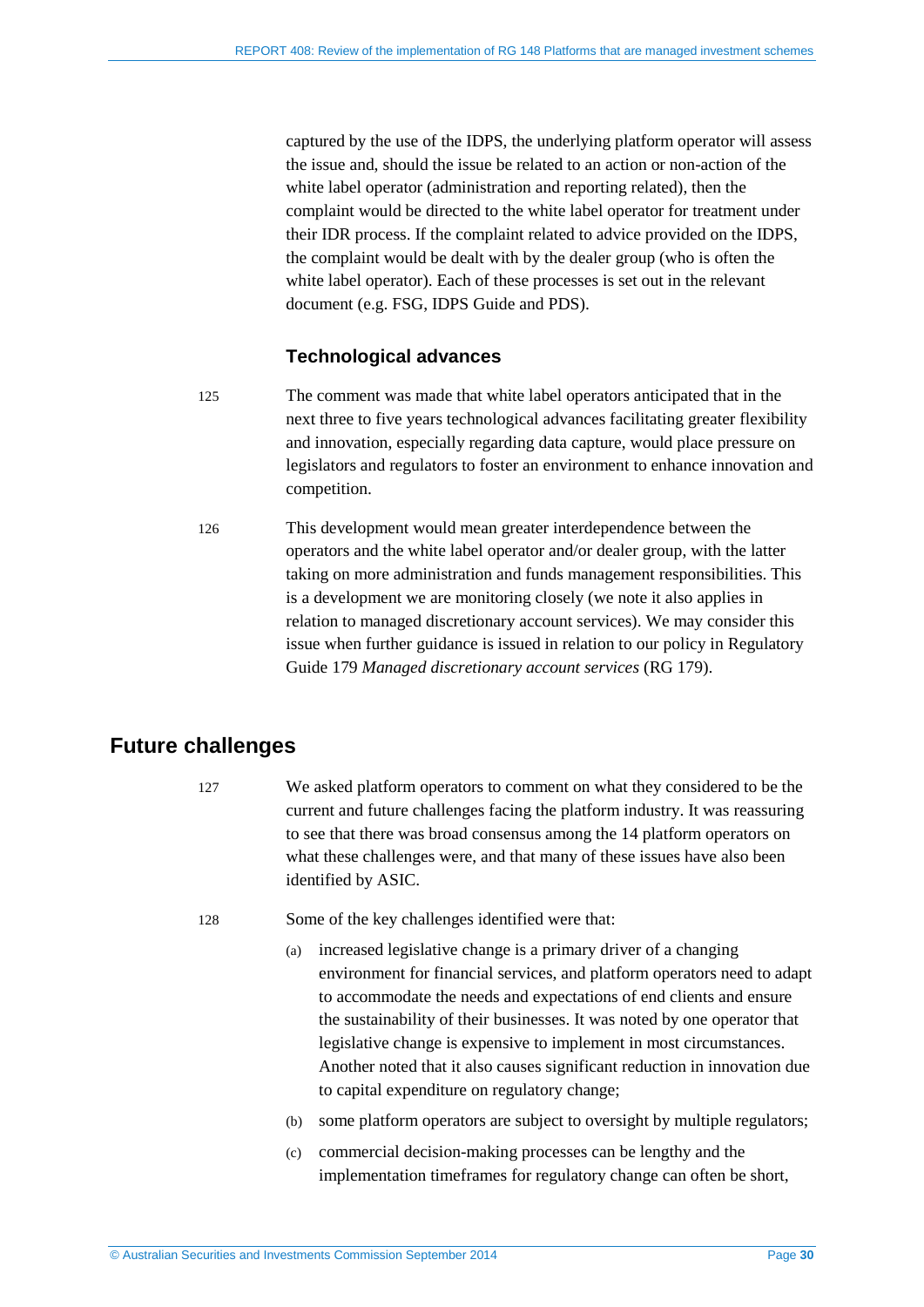which increases the risk of non-compliance and can impact day-to-day operations as resources are diverted to regulatory reform projects. It was noted that the speed and regularity of legislative changes can potentially delay the introduction of new products because a number of obligations have to be considered and regulators consulted;

- (d) businesses are seeking to reduce the number of administration systems being used and maintaining dated systems is becoming increasingly costly and misaligned with the price competition prevalent in the financial services industry. A number of platform operators noted there was an increasing trend to outsourcing of administration functions to try to improve cost effectiveness;
- (e) the market is embracing new online business models (e.g. exchange traded funds and ASX's mFund Settlement Service) and platform operators need to keep pace with consumer expectations. IDPS operators are seeing a move from platforms being an intermediated proposition only to both an intermediated and direct proposition. Mobile functionality was also mentioned by most platform operators we reviewed as being a high-priority development area;
- (f) the market could potentially increase as a result of growth in the uptake of platforms by SMSFs and in demand for investments suitable for retirement; and
- (g) more sophisticated investment options and expanded investments lists were being demanded, not only by advisers but also by end clients accessing the platforms without an adviser. This gave rise to concerns about the disclosure that will be necessary in the platform industry.
- 129 We will grant individual relief from specific class order requirements and other obligations on a case-by-case basis to address any regulatory burden faced by the platform industry. The Financial System Inquiry is currently considering the effect of increased competition, vertical integration and barriers to entry in the industry. We expect industry to act to manage conflicts of interest, mitigate risks and provide appropriate disclosure to investors.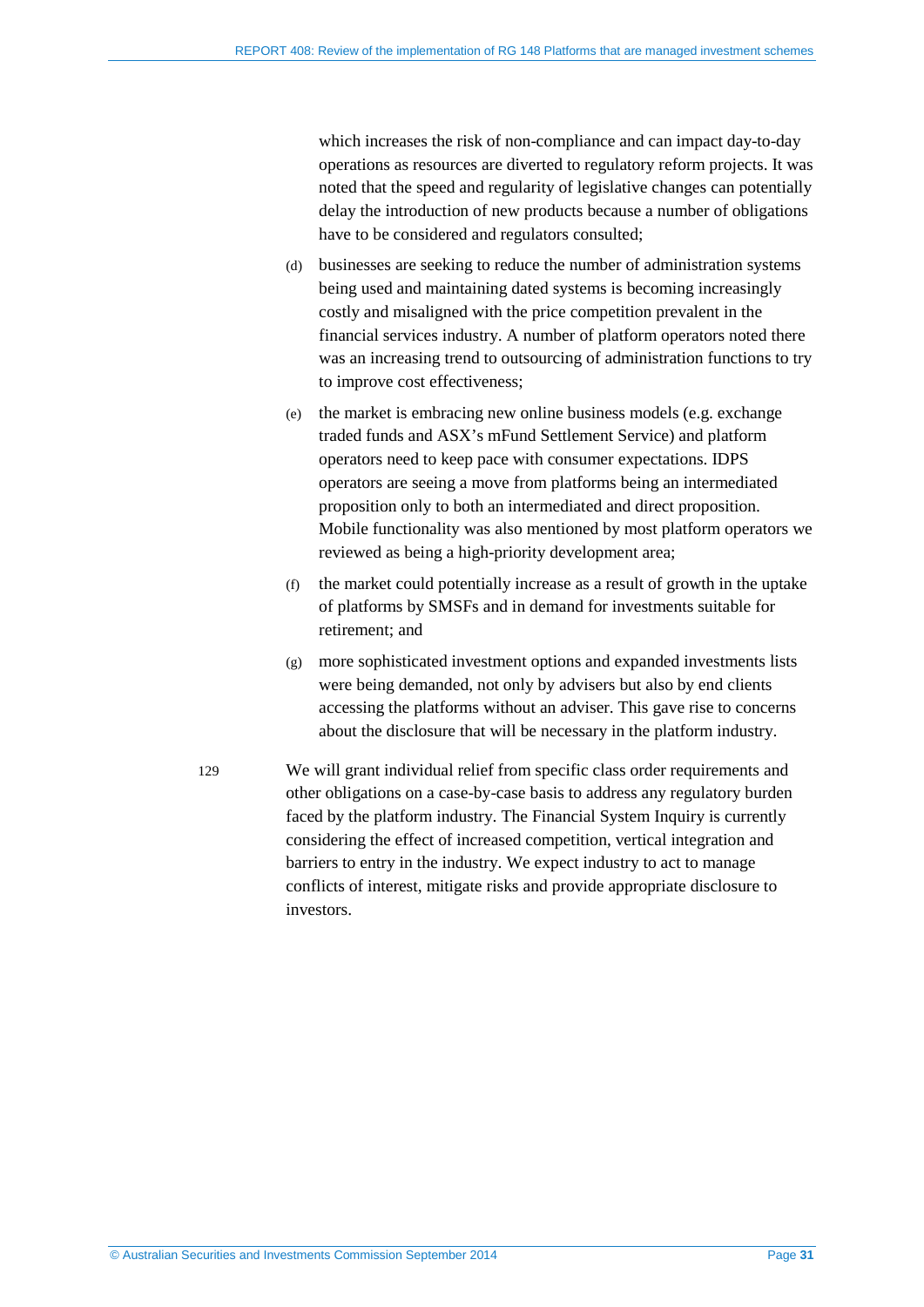## <span id="page-31-0"></span>**Key terms**

| Term                                     | <b>Meaning in this document</b>                                                                                                                                                                                                                                                                                                                                                                                                                                                                                |
|------------------------------------------|----------------------------------------------------------------------------------------------------------------------------------------------------------------------------------------------------------------------------------------------------------------------------------------------------------------------------------------------------------------------------------------------------------------------------------------------------------------------------------------------------------------|
| ADI                                      | Authorised deposit-taking institutions-has the meaning<br>given in s5 of the Banking Act 1959                                                                                                                                                                                                                                                                                                                                                                                                                  |
| advice                                   | Financial product advice                                                                                                                                                                                                                                                                                                                                                                                                                                                                                       |
| advice provider                          | A person to whom the obligations in Div 2 of Pt 7.7A of<br>the Corporations Act apply when providing personal<br>advice to a client. This is generally the individual who<br>provides the personal advice. However, if there is no<br>individual that provides the advice, which may be the<br>case if advice is provided through a computer program,<br>the obligations in Div 2 of Pt 7.7A apply to the legal<br>person that provides the advice (e.g. a corporate licensee<br>or authorised representative) |
| <b>AFS</b> licence                       | An Australian financial services licence under s913B of<br>the Corporations Act that authorises a person who carries<br>on a financial services business to provide financial<br>services                                                                                                                                                                                                                                                                                                                      |
|                                          | Note: This is a definition contained in s761A.                                                                                                                                                                                                                                                                                                                                                                                                                                                                 |
| AFS licensee                             | A person who holds an AFS licence under s913B of the<br><b>Corporations Act</b>                                                                                                                                                                                                                                                                                                                                                                                                                                |
|                                          | Note: This is a definition contained in s761A.                                                                                                                                                                                                                                                                                                                                                                                                                                                                 |
| APRA                                     | Australian Prudential Regulation Authority                                                                                                                                                                                                                                                                                                                                                                                                                                                                     |
| ASIC                                     | Australian Securities and Investments Commission                                                                                                                                                                                                                                                                                                                                                                                                                                                               |
| authorised<br>representative             | A person authorised by an AFS licensee, in accordance<br>with s916A or 916B of the Corporations Act, to provide a<br>financial service or services on behalf of the licensee                                                                                                                                                                                                                                                                                                                                   |
|                                          | Note: This is a definition contained in s761A.                                                                                                                                                                                                                                                                                                                                                                                                                                                                 |
| client                                   | Includes a retail client as defined in s761G of the<br>Corporations Act and Div 2 of Pt 7.1 of Ch 7 of the<br><b>Corporations Regulations</b>                                                                                                                                                                                                                                                                                                                                                                  |
| [CO 07/763] (for<br>example)             | An ASIC class order (in this example numbered 07/763)                                                                                                                                                                                                                                                                                                                                                                                                                                                          |
| complaint                                | Has the meaning given in AS ISO 10002/2006                                                                                                                                                                                                                                                                                                                                                                                                                                                                     |
| <b>Corporations Act</b>                  | Corporations Act 2001, including regulations made for the<br>purposes of that Act                                                                                                                                                                                                                                                                                                                                                                                                                              |
| custodian (in relation<br>to a platform) | A person (who may be the platform operator, but not the<br>platform investor) that holds property through a platform                                                                                                                                                                                                                                                                                                                                                                                           |
| disclosure document                      | For an offer of securities, this includes a prospectus, a<br>profile statement and an offer information statement                                                                                                                                                                                                                                                                                                                                                                                              |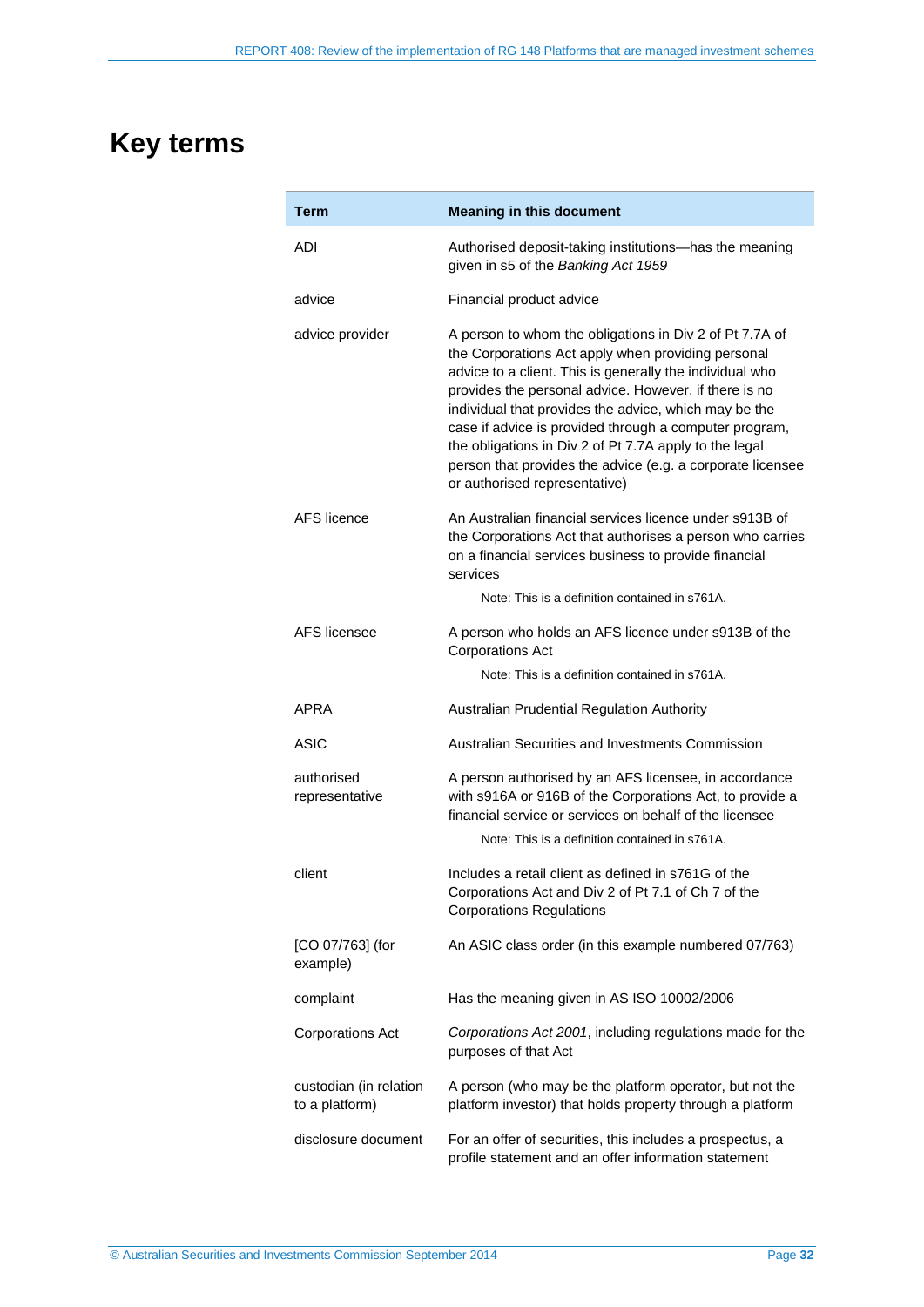| Term                                     | <b>Meaning in this document</b>                                                                                                                                                                                                                                                                                                                               |
|------------------------------------------|---------------------------------------------------------------------------------------------------------------------------------------------------------------------------------------------------------------------------------------------------------------------------------------------------------------------------------------------------------------|
| dispute                                  | Has the same meaning as complaint                                                                                                                                                                                                                                                                                                                             |
| financial product                        | Generally, a facility through which, or through the acquisition<br>of which, a person does one or more of the following:<br>• makes a financial investment (see s763A);<br>• manages financial risk (see s763C); or<br>• makes non-cash payments (see s763D)<br>Note: This is a definition contained in s763A of the<br>Corporations Act: see also s763B-765A |
| financial product<br>advice              | A recommendation or a statement of opinion, or a report of<br>either of these things, that:                                                                                                                                                                                                                                                                   |
|                                          | • is intended to influence a person or persons in making<br>a decision about a particular financial product or class<br>of financial product, or an interest in a particular<br>financial product or class of financial product; or<br>• could reasonably be regarded as being intended to<br>have such an influence.                                         |
|                                          | This does not include anything in an exempt document                                                                                                                                                                                                                                                                                                          |
|                                          | Note: This is a definition contained in s766B of the<br><b>Corporations Act</b>                                                                                                                                                                                                                                                                               |
| financial service                        | Has the meaning given in Div 4 of Pt 7.1 of the<br><b>Corporations Act</b>                                                                                                                                                                                                                                                                                    |
| financial services                       | A business of providing financial services                                                                                                                                                                                                                                                                                                                    |
| business                                 | Note: This is a definition contained in s761A. The meaning<br>of 'carry on a financial services business' is affected by<br>s761C                                                                                                                                                                                                                             |
| <b>Financial Services</b><br>Guide (FSG) | A document required by s941A or 941B to be given in<br>accordance with Div 2 of Pt 7.7 of the Corporations Act                                                                                                                                                                                                                                                |
|                                          | Note: This is a definition contained in s761A                                                                                                                                                                                                                                                                                                                 |
| financial services<br>provider           | A person who provides a financial service                                                                                                                                                                                                                                                                                                                     |
| <b>FOFA</b>                              | <b>Future of Financial Advice</b>                                                                                                                                                                                                                                                                                                                             |
| FSI interim report                       | Financial System Inquiry: Interim report, June 2014                                                                                                                                                                                                                                                                                                           |
| <b>IDPS</b>                              | Investor directed portfolio service, as defined in<br>[CO 13/763]                                                                                                                                                                                                                                                                                             |
| <b>IDPS Guide</b>                        | A document provided by an IDPS operator instead of a<br>PDS to help retail clients decide whether they should use<br>the IDPS                                                                                                                                                                                                                                 |
| <b>IDPS-like scheme</b>                  | Investor-directed-portfolio-services-like scheme, as<br>defined in [CO 13/762]                                                                                                                                                                                                                                                                                |
| <b>NTA</b>                               | Net tangible assets, as defined in RG 166                                                                                                                                                                                                                                                                                                                     |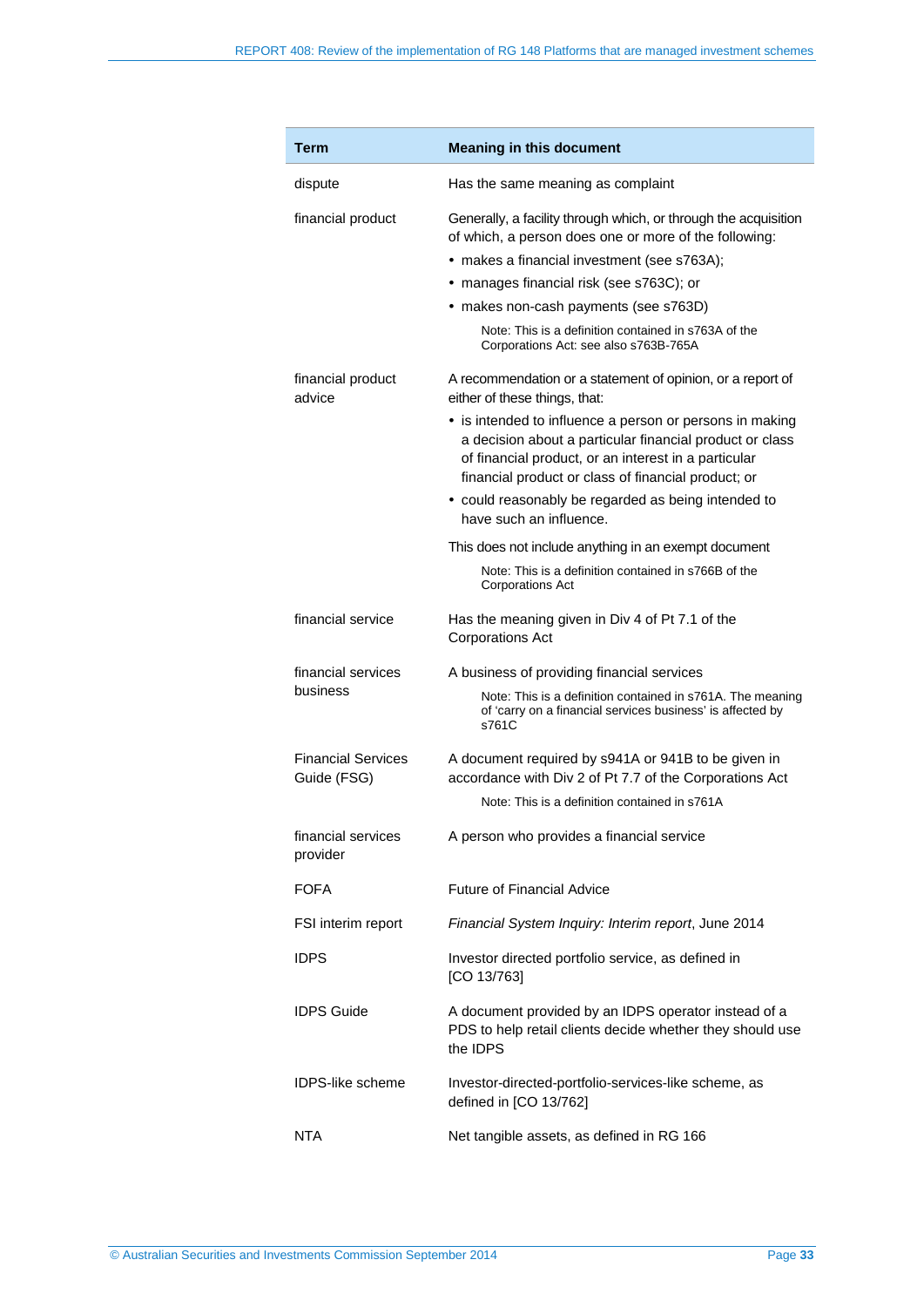| Term                                         | <b>Meaning in this document</b>                                                                                                                                                                                                                                   |
|----------------------------------------------|-------------------------------------------------------------------------------------------------------------------------------------------------------------------------------------------------------------------------------------------------------------------|
| operator (of a<br>platform)                  | A public company that is a holder of an AFS licence that<br>is authorised to operate a platform or a function that<br>forms part of the platform                                                                                                                  |
| platform                                     | Investor directed portfolio services (IDPS) and IDPS-like<br>schemes                                                                                                                                                                                              |
|                                              | Note: This term does not extend to nominee and custody<br>services, as defined in RG 149, superannuation master<br>trusts or other superannuation funds, self-managed<br>superannuation funds or managed discretionary account<br>services, as defined in RG 179. |
| platform operator                            | An operator of an IDPS or the responsible entity of an<br><b>IDPS-like scheme</b>                                                                                                                                                                                 |
| <b>Product Disclosure</b><br>Statement (PDS) | A document that must be given to a retail client in relation<br>to the offer or issue of a financial product in accordance<br>with Div 2 of Pt 7.9 of the Corporations Act                                                                                        |
|                                              | Note: See s761A for the exact definition.                                                                                                                                                                                                                         |
| retail client                                | A client as defined in s761G of the Corporations Act and<br>Ch 7, Pt 7.1, Div 2 of the Corporations Regulations                                                                                                                                                   |
| representative of an<br>AFS licensee         | Means:                                                                                                                                                                                                                                                            |
|                                              | • an authorised representative of the licensee;                                                                                                                                                                                                                   |
|                                              | • an employee or director of the licensee;                                                                                                                                                                                                                        |
|                                              | • an employee or director of a related body corporate of<br>the licensee; or                                                                                                                                                                                      |
|                                              | • any other person acting on behalf of the licensee                                                                                                                                                                                                               |
|                                              | Note: This is a definition contained in s910A                                                                                                                                                                                                                     |
| RG 148 (for example)                         | An ASIC regulatory guide (in this example numbered 148)                                                                                                                                                                                                           |
| <b>RSE</b> licence                           | Registrable superannuation entity licence (granted by<br>APRA)                                                                                                                                                                                                    |
| s766E (for example)                          | A section of the Corporations Act (in this example<br>numbered 766E), unless otherwise specified                                                                                                                                                                  |
| <b>SMSF</b>                                  | Self-managed superannuation fund                                                                                                                                                                                                                                  |
| superannuation<br>master trust               | A superannuation fund that has an obligation to give<br>documents to retail clients under s1012IA                                                                                                                                                                 |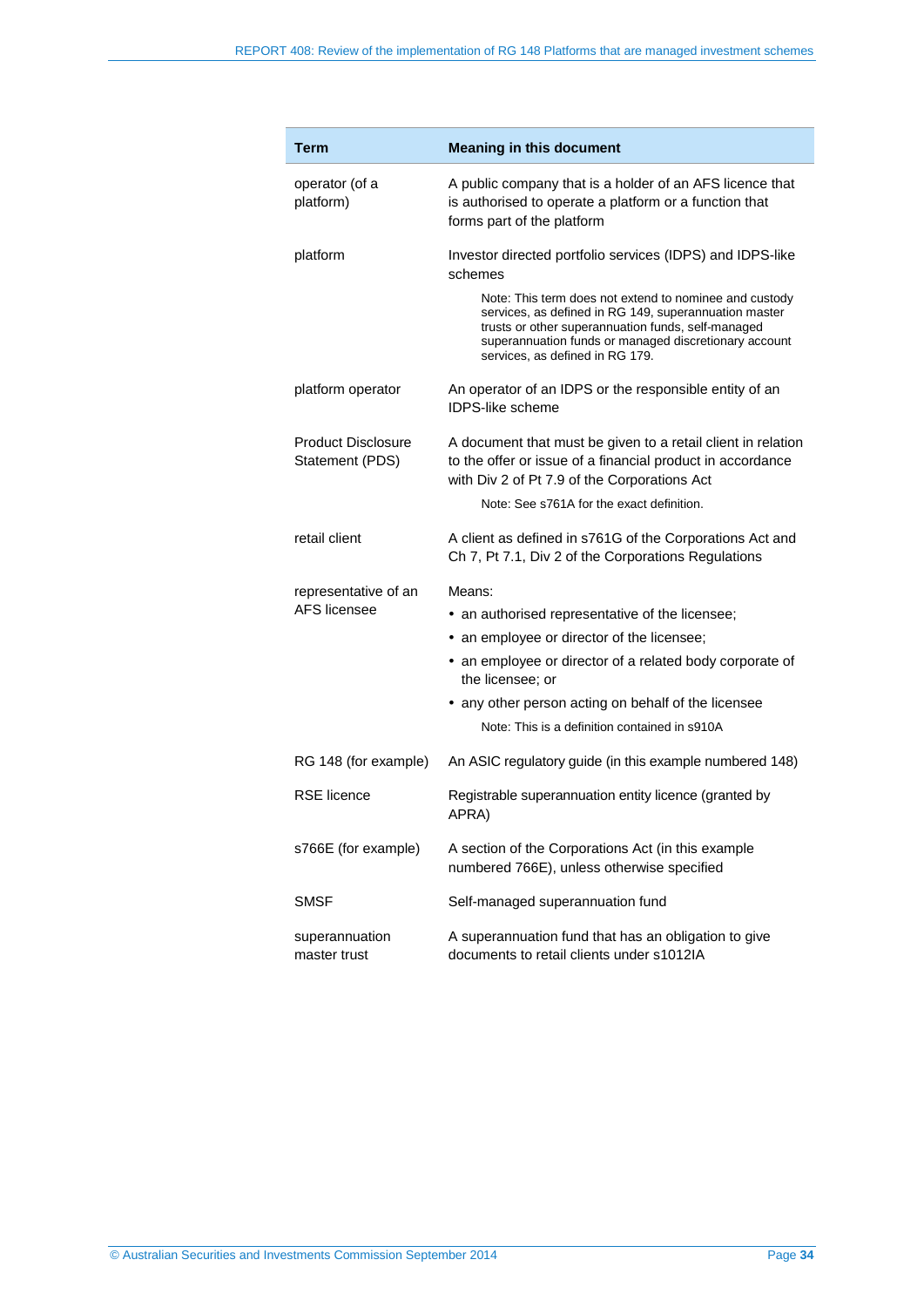## <span id="page-34-0"></span>**Related information**

#### **Headnotes**

advice provider, AFS licence, breach reporting, conflicts of interest policy, disclosure, fees and costs, financial product advice, IDPS, IDPS-like scheme, investor directed portfolio service, managed investment scheme, platform operator, platform, SMSF, superannuation, unadvised client, voting rights

#### **Class orders**

[CO 13/760] *Financial requirements for responsible entities and operators of investor directed portfolio services*

[CO 13/761] *Financial requirements for custodial or depository service providers*

[CO 13/762] *Investor directed portfolio services provided through a registered managed investment scheme*

[CO 13/763] *Investor directed portfolio services*

[CO 13/797] *Platform operators and trustees of superannuation entities using an agent to give a Product Disclosure Statement*

## **Regulatory guides**

RG 78 *Breach reporting by AFS licensees*

RG 97 *Disclosing fees and costs in PDSs and periodic statements*

RG 148 *Platforms that are managed investment schemes*

RG 166 *Licensing: Financial requirements*

RG 179 *Managed discretionary account services*

RG 181 *Licensing: Managing conflicts of interest*

### **Legislation**

Corporations Act, s601FA, 601FC, 912D, 961J, and 962K

Corporations Regulations 2001, Sch 10

*Corporations Amendment (Future of Financial Advice) Act 2012*